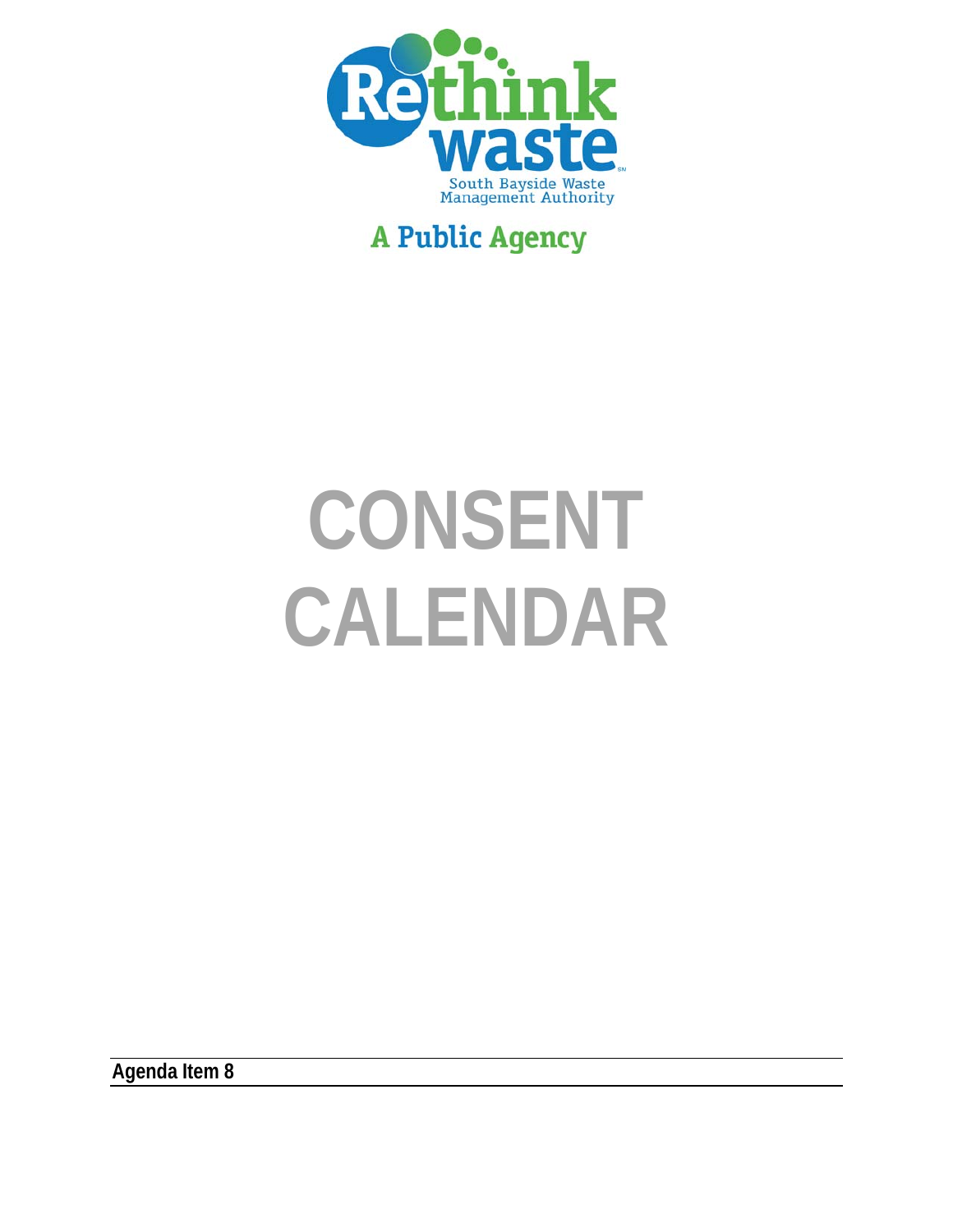

#### **DRAFT MINUTES**

#### SOUTH BAYSIDE WASTE MANAGEMENT AUTHORITY MEETING OF THE BOARD OF DIRECTORS January 26, 2017 – 2:00 p.m. San Carlos Library Conference Room A/B

#### **Call To Order: 2:00PM 1. Roll Call**

| Agency             | Present | Absent | Agency                     | Present | Absent |
|--------------------|---------|--------|----------------------------|---------|--------|
| Atherton           |         |        | Menlo Park                 |         |        |
| <b>Belmont</b>     |         |        | <b>Redwood City</b>        |         |        |
| Burlingame         |         |        | San Carlos                 |         |        |
| East Palo Alto     |         |        | San Mateo                  |         |        |
| <b>Foster City</b> |         |        | County of San Mateo        |         |        |
| Hillsborough       |         |        | West Bay Sanitary District |         |        |

#### **2. Public Comment**

Persons wishing to address the Board on matters NOT on the posted agenda may do so.

Each speaker is limited to two minutes. If there are more than five individuals wishing to speak during public comment, the Chairman will draw five speaker cards from those submitted to speak during this time. The balance of the Public Comment speakers will be called upon at the end of the Board Meeting.

If the item you are speaking on is not listed on the agenda, please be advised that the Board may briefly respond to statements made or questions posed as allowed under The Brown Act (Government Code Section 54954.2). The Board's general policy is to refer items to staff for attention, or have a matter placed on a future Board agenda for a more comprehensive action or report and formal public discussion and input at that time.

None

**3. Adjourn to Closed Session –** Pursuant to Government Code Section Govt. Code Sec. 54956.9 Conference with Labor Negotiator: Unrepresented employees- (All employees).

Call To Order: 2:27pm

#### **4. Roll Call**

| Agency             | Present | Absent | Agency                     | Present | Absent |
|--------------------|---------|--------|----------------------------|---------|--------|
| Atherton           |         | Χ      | Menlo Park                 |         |        |
| <b>Belmont</b>     |         |        | <b>Redwood City</b>        |         |        |
| Burlingame         |         |        | San Carlos                 |         |        |
| East Palo Alto     |         |        | San Mateo                  |         |        |
| <b>Foster City</b> |         |        | County of San Mateo        |         |        |
| Hillsborough       |         |        | West Bay Sanitary District |         |        |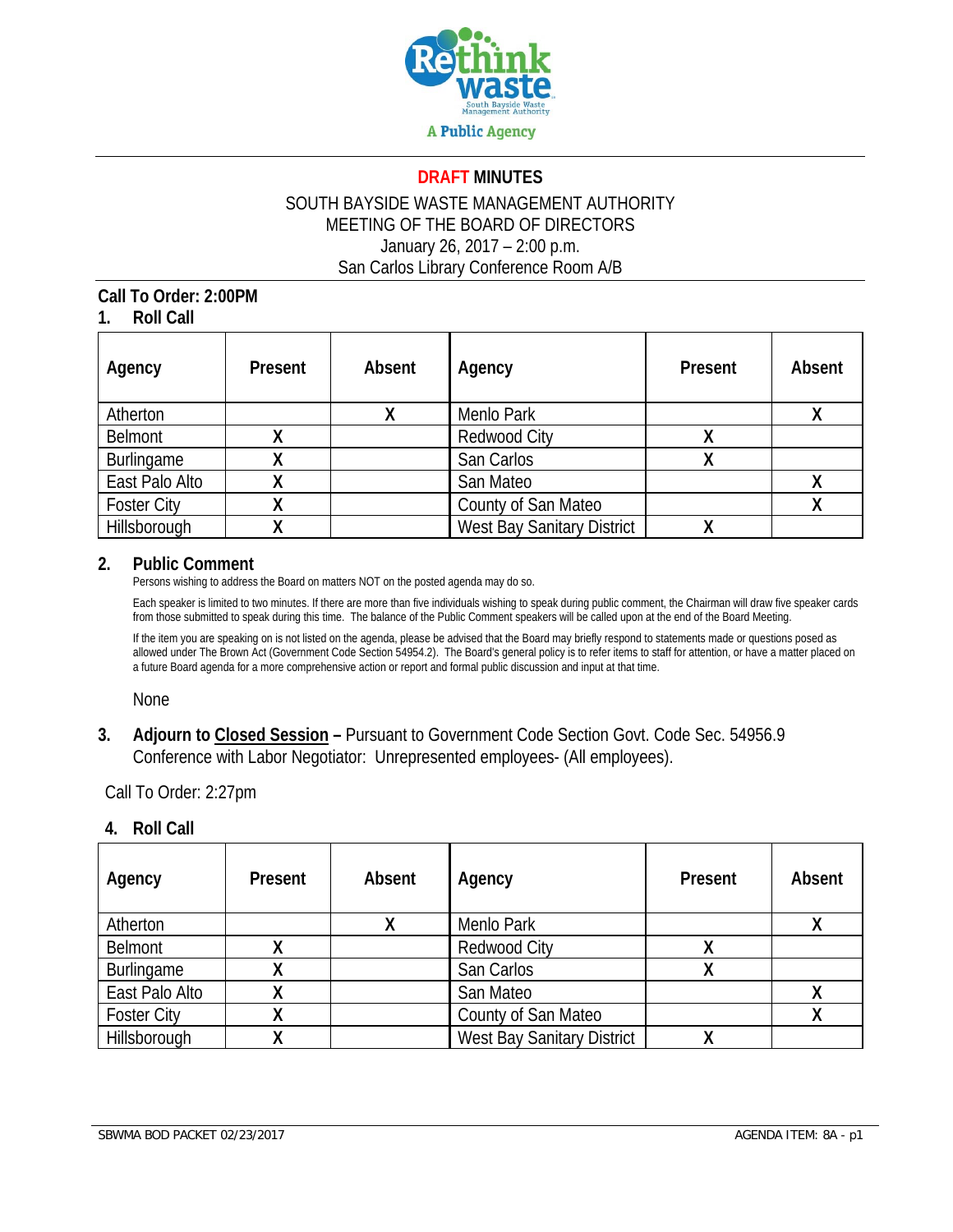# **5. Additional Public Comment**

None

## **6. Executive Director's Report**

Executive Director La Mariana wished everyone a Happy New Year. He noted that the mid-year budget is about \$1M favorable to plan primarily because the commodity market has been more favorable than forecast, and also due to a series of staff vacancies throughout the last fiscal year. He also noted that the annual financial services audit was completed and reviewed by the finance committee on January  $10<sup>th</sup>$ , and the results of that are before the Board today under consent item 8B. He added that there are some minor changes in the investment policy in 2017 driven by mandated code changes, and those too have been discussed with the finance committee. He noted that at this point all 12 Member Agencies have approved their 2017 contractor compensation adjustments. He touched on Household Hazardous Waste options being discussed later today, but that staff is recommending working closely with the County and their existing programs. He thanked and recognized Recology for their work on the Franchise Agreement negotiations. He noted that they have met every deadline, and that we can't move forward without their meeting those key deliverables. He also noted regarding the Franchise Agreement Extension that there has been an emphasis on Member Agency input, there have been 2 surveys sent out via Survey Monkey. He noted that the second survey only has about 5 responses so far, and he asked for the Board's help in getting those responses back. The second survey will assess the planned growth rate in our service area through 2013.

Member Brownrigg asked Executive Director La Mariana to send an email to the Board to let them know if their planning department has not responded.

Executive Director La Mariana also noted that through the Member Agency input process there are 246 different recommendations, and staff is working to ascertain the recommendations that apply to all of 12 Member Agencies and will be part of the model Franchise Agreement that will be presented to this Board in April, or those that are agency or a couple of agencies specific. Those that are agency specific will be introduced to the negotiations process once a model agreement is approved the agency wide level by the SBWMA Board, and will be negotiated at the individual Member Agency level. He also noted that since the last Board meeting there have been 4 FAX Committee meetings, and 3 Negotiation meetings, and a well-attended afternoon Member Agency input session that about 35 people attended. He noted that key points that are being negotiated are compensation methodology, growth, bulky item collection, abandoned waste, and which indices to use: local versus national. He noted that the goal is to also make the rate review process simpler, but still maintain the contractual integrity. He re-emphasized that in April the Finance Committee will have a high level review of the numbers, the TAC will review on April 13, and Staff expects to have a Model Franchise Agreement with a cost proposal for the base core services at the April Board Meeting.

Executive Director La Mariana also noted that there will be a report on the fire recovery later, but the plant reopened on January 10. He recognized Hilary Gans and Dwight Herring for their efforts. He added that 35 people are back to work almost 3 months earlier than expected. There is still facility repair work to complete, but it won't affect operations. From a financial reimbursement process standpoint, we have spent about \$7M so far, and are ahead about \$400,000 on reimbursements from Hanover, but have not received any business interruption reimbursements yet which is a correction to the December Executive Director's Report. He recognized Farouk Fakira for all of his tracking work and thoroughness and attention detail.

Executive Director La Mariana also recognized Mike Kelly and Tammy Del Bene on their recent promotions. Mike is the new General Manager, and Tammy is the new Senior Administrative Services Manager. Lastly, he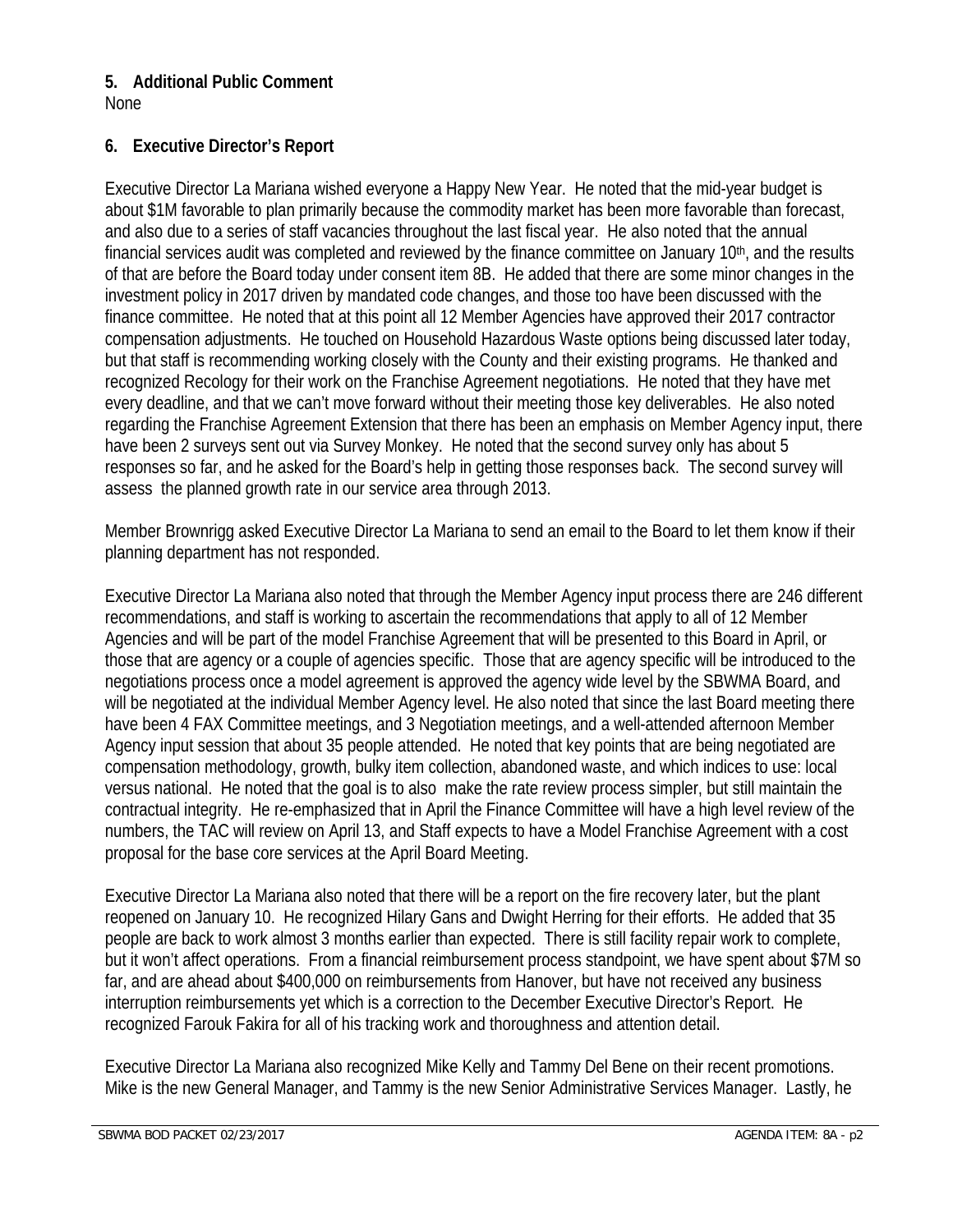announced that the Shoreway Earth Day celebration will be April 8<sup>th</sup>, and asked everyone in attendance to save the date.

#### **7. Approval of Consent Calendar**

Consent Calendar item(s) are considered to be routine and will be enacted by one motion. There will be no separate discussion on these items unless members of the Board, staff or public request specific items be removed for separate action*. Items removed from the Consent Calendar will be moved to the end of the agenda for separate discussion.* 

A. Approval of Minutes from the November 17, 2016 Board of Directors Meeting

- B. Resolution Approving the 2016 Annual Financial Statements
- C. Resolution Approving Revised SBWMA Investment Policy for 2017

Member Aguirre made a motion to approve the consent calendar items Member Brownrigg seconded the motion Voice Vote: All in favor

| Agency             | Yes | No | Abstain | Absent | Agency                  | Yes          | No | Abstain | Absent |
|--------------------|-----|----|---------|--------|-------------------------|--------------|----|---------|--------|
| Atherton           |     |    |         |        | Menlo Park              |              |    |         |        |
| Belmont            |     |    |         |        | <b>Redwood City</b>     | $\mathbf{v}$ |    |         |        |
| Burlingame         |     |    |         |        | San Carlos              | $\mathbf{v}$ |    |         |        |
| East Palo Alto     |     |    |         |        | San Mateo               |              |    |         |        |
| <b>Foster City</b> |     |    |         |        | County of San Mateo     |              |    |         |        |
| Hillsborough       |     |    |         |        | West Bay Sanitary Dist. |              |    |         |        |

#### **8. Administration and Finance**

A. Election of SBWMA Board Chair and Vice Chair for 2017 Member Bronitsky nominated Bob Grassilli to remain chair for 2017.

Member Brownrigg seconded the nomination, noting that he didn't know if Chair Grassilli wanted to stay on as Chair, but thought that Chair Grassilli has done a fantastic job of running the meetings and keeping the group focused.

Roll Call Vote: 8-0-0-4

| Agency             | Yes          | No | Abstain | Absent | Agency                  | Yes | No | Abstain | Absent |
|--------------------|--------------|----|---------|--------|-------------------------|-----|----|---------|--------|
| Atherton           |              |    |         |        | Menlo Park              |     |    |         |        |
| Belmont            | "            |    |         |        | Redwood City            | Λ   |    |         |        |
| Burlingame         | $\mathbf{v}$ |    |         |        | San Carlos              | Λ   |    |         |        |
| East Palo Alto     |              |    |         |        | San Mateo               |     |    |         |        |
| <b>Foster City</b> |              |    |         |        | County of San Mateo     |     |    |         |        |
| Hillsborough       |              |    |         |        | West Bay Sanitary Dist. | Λ   |    |         |        |

Member Brownrigg nominated Charlie Bronitsky noting the same reasons that he seconded re-nomination of Chair Grassilli.

Member Hurt seconded the nomination. Roll Call Vote: 8-0-0-4

| Agency             | Yes          | No | Abstain | Absent | Agency                  | Yes          | No | Abstain | Absent |
|--------------------|--------------|----|---------|--------|-------------------------|--------------|----|---------|--------|
| Atherton           |              |    |         |        | Menlo Park              |              |    |         |        |
| <b>Belmont</b>     | $\cdots$     |    |         |        | Redwood City            | $\cdots$     |    |         |        |
| Burlingame         | "            |    |         |        | San Carlos              | $\mathbf{v}$ |    |         |        |
| East Palo Alto     | $\mathbf{v}$ |    |         |        | San Mateo               |              |    |         |        |
| <b>Foster City</b> |              |    |         |        | County of San Mateo     |              |    |         |        |
| Hillsborough       |              |    |         |        | West Bay Sanitary Dist. | Λ            |    |         |        |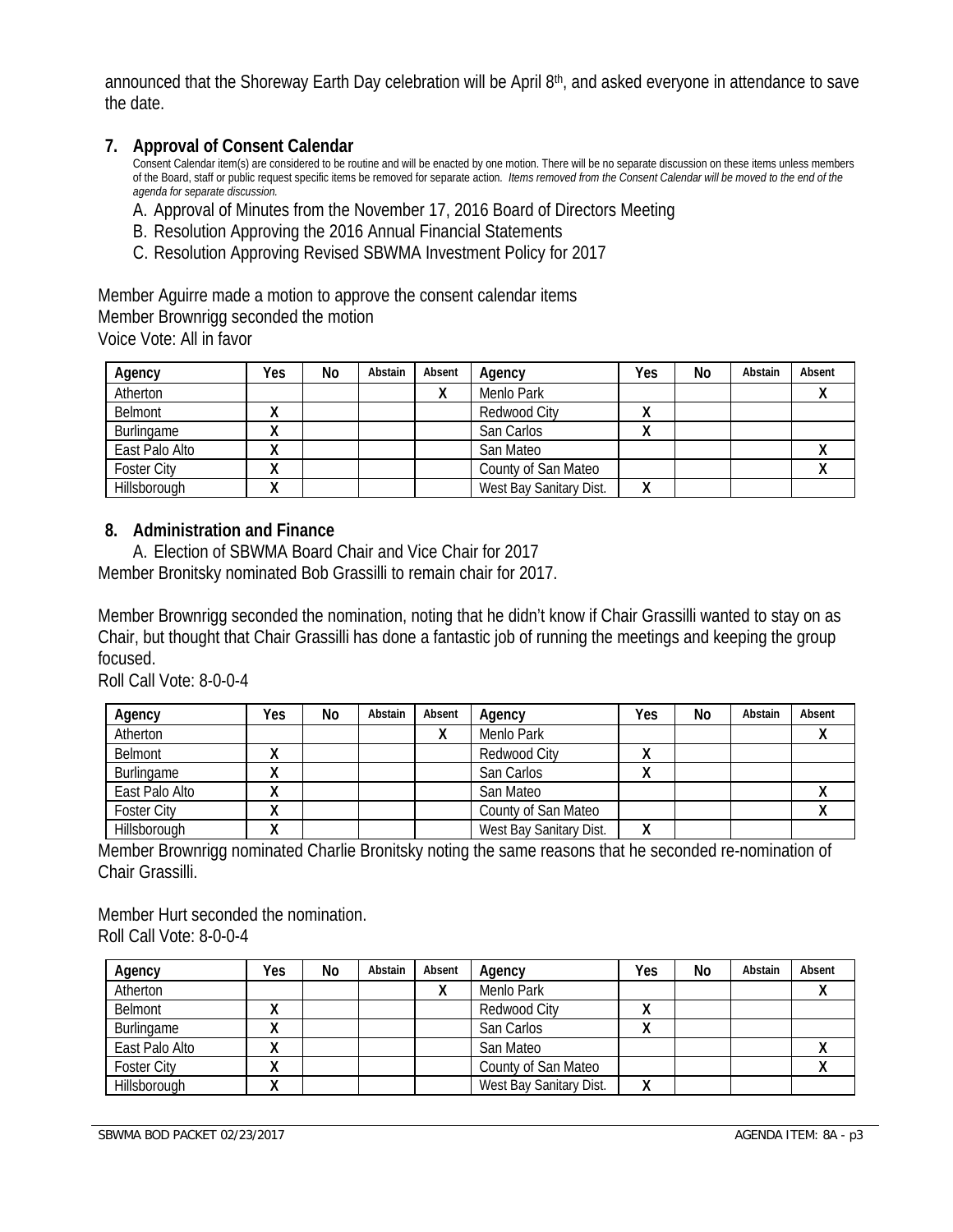B. Resolution Approving the FY16/17 Mid-Year Budget

Staff Fakira gave an overview of the staff report, and highlighted that overall staff is forecasting \$1M favorable to the budget. He noted that this is primarily due to favorable volumes in green waste, commodity pricing and also to extended staff vacancies at the SBWMA. He noted that Attachment A of the staff report has an expenditure summary breakdown for all of the detail, and the tables in the staff report explain the variances in the budget in detail.

Member Benton made a motion to approve the mid-year budget Member Aguirre seconded the motion

Member Brownrigg commented that a positive variance to budget is great, but makes it hard to go to rate payers and ask for a rate increase. He reminded staff that it would be helpful to have the justification for any rate requests given this positive variance.

| Agency             | Yes | No | Abstain | Absent | Agency                  | Yes | No | Abstain | Absent |
|--------------------|-----|----|---------|--------|-------------------------|-----|----|---------|--------|
| Atherton           |     |    |         | Λ      | Menlo Park              |     |    |         |        |
| Belmont            |     |    |         |        | Redwood City            | "   |    |         |        |
| Burlingame         |     |    |         |        | San Carlos              | ́   |    |         |        |
| East Palo Alto     |     |    |         |        | San Mateo               |     |    |         |        |
| <b>Foster City</b> |     |    |         |        | County of San Mateo     |     |    |         |        |
| Hillsborough       |     |    |         |        | West Bay Sanitary Dist. |     |    |         |        |

Roll Call Vote: 8-0-0-4

## **9. Collection and Recycling Program Support and Compliance**

A. Quality Control on Recology Call Center: Update on Random Monitoring Calls

Agenda Item 10 was taken ahead of Agenda Item 9

Executive Director La Mariana gave a brief report on the Recology Call Center quality control monitoring. He noted that the reason for this audit is a contractual obligation to check in and maintain the quality standards. He reported that between October 24 and December 31 there were 76 phone calls made. He added that this is one of the audits he feels can be scaled back in frequency.

Member Aguirre asked if the audit also included emails, and if emails are monitored differently.

Mike Kelly of Recology noted that Recology does have people dedicated to reviewing emails as well as calls, but they are not part of the customer service audit.

Member Benton added that in future audits maybe monitoring the emails as well as the calls should be added to it.

B. Resolution approving of final recommendations on Household Hazardous Waste Collection Options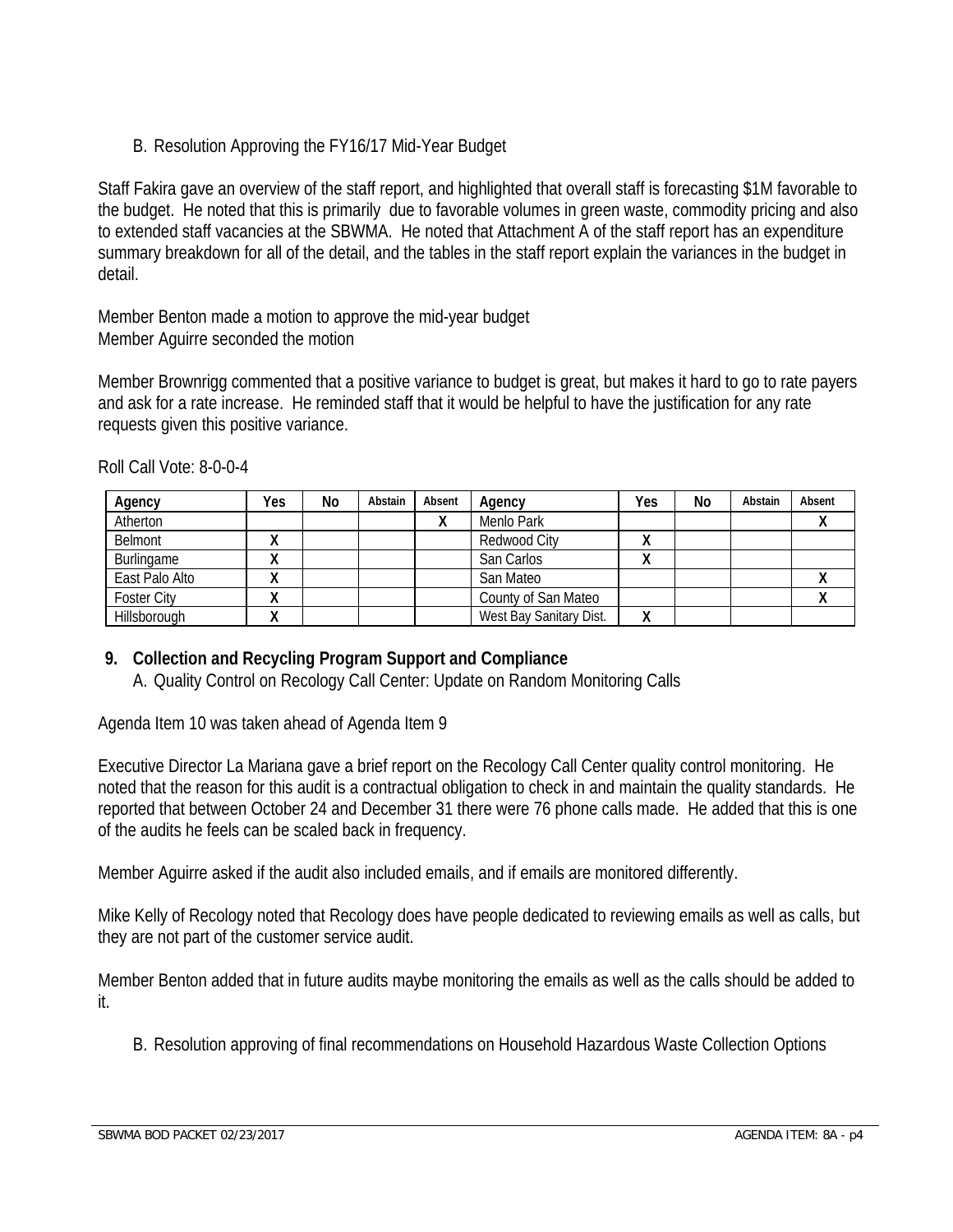Executive Director La Mariana introduced the item and gave background, he noted that at the office there were 6 phone calls and one email regarding the end of the Door to Door program, but that the County and Recology received a lot of phone calls. He noted that the County saw a very significant uptake in the drop off program when the post card went out and the Door to Door program appointments were full, but that has dropped off to a normal amount now. He introduced Larry Sweetser, who gave a presentation on the final household hazardous waste recommendations.

Larry Sweetser of Sweetser and Associates gave a presentation, on the closing of the HHW door to door program, and the County program going forward. He noted a possible permanent facility was looked at the transfer station and that would cost a ball park figure of \$250,000. He also noted that the recycling facility already takes about 70% of hazardous waste, so it's just the most toxic items that need to be collected by the County. He noted that the County has an under-utilized program, so he recommended advertising that, and the drop off program.

Executive Director La Mariana thanked Larry for his presentation and noted that it cost about \$40,000 to send post cards to each household, and would like to send post cards again in the spring and fall to highlight all of the County events that are coming up in our service area.

Member Benton asked what does the Tower Road facility take that can only be taken at Tower Road.

Larry Sweetser answered that it's primarily the more difficult materials like pesticides, cleaners, solvents, thinners, and etcetera.

Member Benton then asked if Tower Road fills their three day appointments are they prepared to add a 4<sup>th</sup> day.

Waymond Wong of San Mateo County answered because there are other opportunities for items like paint and batteries it has freed up a lot of room at Tower Road for collection of the more difficult items, and at the Tower Road facility they can take up to 100 appointments a day and at the collection events up to 200 residents, and they can look at adding more days if those appointments fill up.

Member Dehn commented that there wasn't a significant difference in appointments at Tower Road until the post card went out, and she wondered if it was the conversion of Door to Door customers to Tower Road, or is it significantly more than would have gone through. She wondered if there was more captured through the post card.

Larry Sweetser answered that it was unknown, staff didn't receive data from the Door to Door program on how much it was used during the last few months, but that some people are transitioning he guessed probably about half.

Member Brownrigg asked that the calendar for the 2017 drop off events be circulated so that it can get out to residents. He also asked how Burlingame could be the host of one of the drop off events.

Waymond Wong answered that all of the events are posted on the County's website, and SBWMA staff will send the link. He also noted that there are some restrictions on event locations because there has to be space for 25 cars to queue.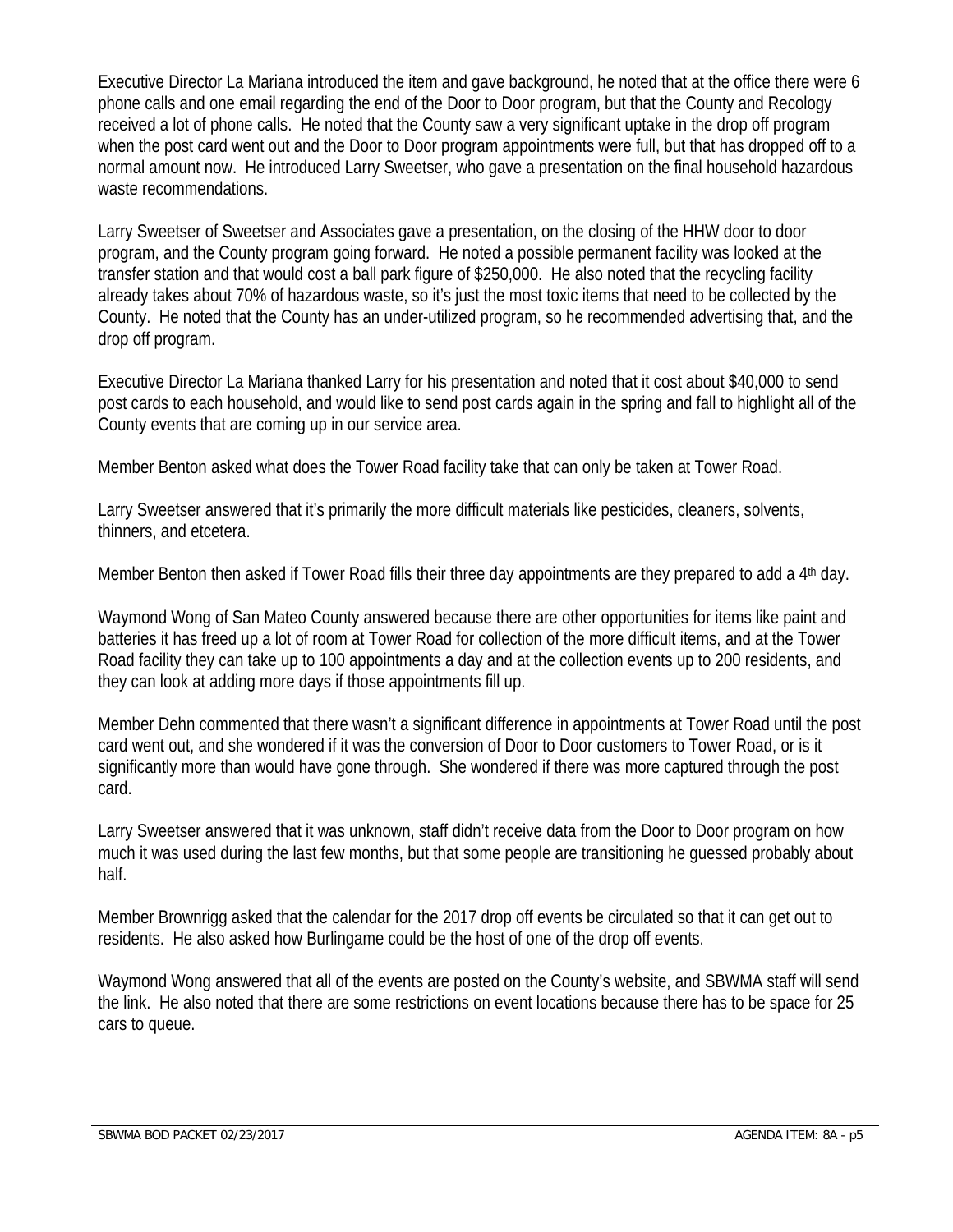Member Brownrigg commented that he would have Burlingame's public works department get in touch with Waymond to host something in Burlingame. He then asked regarding batteries if they should still be allowed to put batteries on top of the cart given the fire.

Executive Director La Mariana answered that staff is looking at that issue, and Staff Gans is putting together a fire mitigation plan, so look for more discussion on this topic soon.

Larry Sweetser added that the public wants something easy and accessible.

Member Brownrigg motioned to approve resolution 2017-05 Member Dehn seconded the motion Roll Call Vote; 8-0-0-4

| Agency             | Yes | No | Abstain | Absent | Agency                  | Yes    | No | Abstain | Absent |
|--------------------|-----|----|---------|--------|-------------------------|--------|----|---------|--------|
| Atherton           |     |    |         |        | Menlo Park              |        |    |         |        |
| Belmont            |     |    |         |        | Redwood City            | Λ      |    |         |        |
| Burlingame         |     |    |         |        | San Carlos              | Λ      |    |         |        |
| East Palo Alto     |     |    |         |        | San Mateo               |        |    |         |        |
| <b>Foster City</b> |     |    |         |        | County of San Mateo     |        |    |         |        |
| Hillsborough       |     |    |         |        | West Bay Sanitary Dist. | v<br>Λ |    |         |        |

#### **10. Shoreway Operations and Contract Management**

A. Resolution Approving Shoreway Environmental Center Site Restoration Services' Contracts Let Under Purchasing Policy and Update on MRF Fire Restoration and Facility Reopening Schedule

Staff Gans gave an overview of the staff report, and noted that the materials recovery facility (MRF) is back up and running and starting running cleanly with the start of the New Year, so there is a clean break for financial and accounting tracking. There is still repair work being done on the facility building, but the equipment is repaired and the MRF is in full operation. The contract for the remaining facility repair is \$170,000 which is the contract the Board is approving with this resolution. He also noted that the floods and the rain have affected recycling tremendously. Recycling is primarily paper and when paper gets wet it's a mess to handle, it significantly slows down the equipment and is very difficult to process. He noted that the facility is operating at about 50% speed due to the heaviness of the material, and SBR is having trouble keeping up due to the wet material. He also noted that there is a potential financial risk in marketing these materials because moisture is just like contamination and can cause the material to get downgraded or, even worse, rejected. Currently the materials are at 30-40% moisture and at that level there is a risk for rejection. To mitigate significant costs associated with material rejection the plan is to take this single batch of unrecoverable material to disposal. About 3 days' worth of material that is too wet to market needs to be disposed of and the difference in cost is about \$100,000. He noted that it is important to understand how the material gets wet. It's the commercial material with the bin lids open, which catch all the rain, and are meant to be water tight so material doesn't leak out of them, and by the time the cardboard has reached the MRF it's been absorbing water from the bin for week.

Member Bronitsky asked if commercial loads were multi-family or business.

Staff Gans answered that the same trucks are picking up business and multi-family together, so there is no ability to isolate bins that are known to be a problems.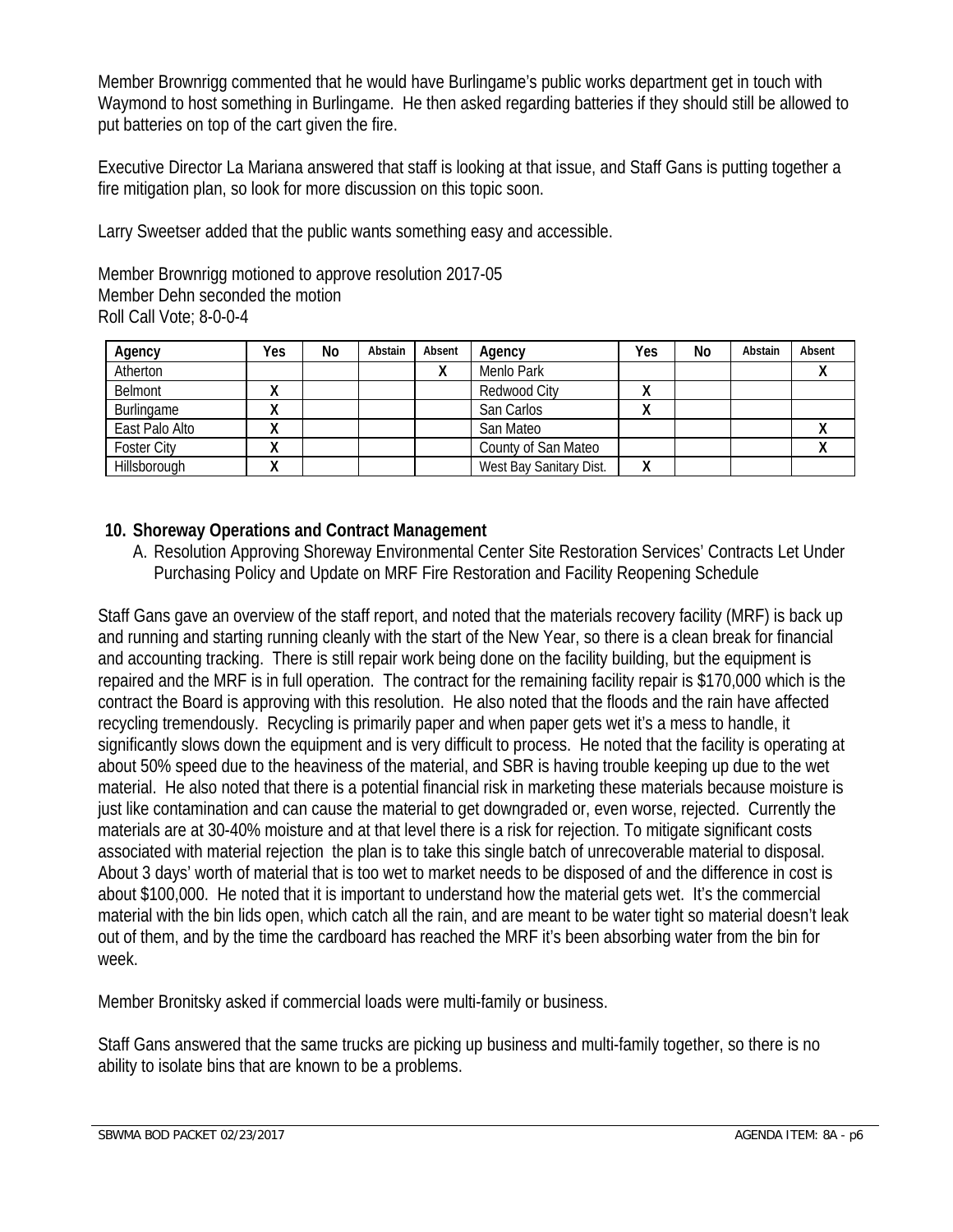Dwight Herring of SBR added that an SBR inspector is currently working to identify vehicles that are picking up just multi-family, and if it is then we are having those loads dump into the residential pile, because typically that material is drier.

Member Bronitsky asked if the wet material could be given back to the customer, so that rate payers don't have to subsidize for material that isn't recyclable.

Staff Gans stated that, in the case of simple contamination, it's much easier to have the customer address this issue because this material is consciously placed in the bin. . With water it's very difficult to regulate, and the bins are designed to be outside, and some don't have lids. The cost to dispose of this unrecoverable material is \$10,000.

Member Bronitsky suggested an ordinance so that wet recycling can be rejected.

Chair Grassilli commented that rejecting recycling would mean that the driver would have to get out and test every bin to make that work.

Staff Gans answered yes there would be more inspection and more dispute at the local level.

Member Hurt asked about communication and education of the commercial customers.

Gino Gasparini of Recology commented that the Recology drivers are well aware to keep the lids closed, they have received that direction, and if the drivers see if the lid is continually open the company willtry to contact those customers and explain the situation. He also noted that the trucks have drain spouts and on particularly stormy nights they will drain the trucks before they go out on the routes to mitigate water in the trucks.

Tammy Del Bene added that the social media team has done posts to remind people to close their lids, but maybe the pub ed committee can look into a future campaign as well.

Member Hurt commented that individual Member Agencies can speak to their constituents as well regarding the necessity of keeping the lids closed.

Dan Domonoske of SBR noted that the rain this year is unprecedented because of the lack of lapse between storms. He noted that Los Angeles and Long Beach have both taken down grades and taken recyclables to landfill as a risk mitigation measure. He noted that the rain is mostly with commercial loads, but not exclusively.

Member Aguirre made a motion to approve Resolution 2017-07 Member Brownrigg seconded the motion Roll Call Vote: 8-0-0-4

| Agency             | Yes | No | Abstain | Absent | Agency                  | Yes          | No | Abstain | Absent |
|--------------------|-----|----|---------|--------|-------------------------|--------------|----|---------|--------|
| Atherton           |     |    |         |        | Menlo Park              |              |    |         |        |
| Belmont            |     |    |         |        | Redwood City            |              |    |         |        |
| Burlingame         | "   |    |         |        | San Carlos              | $\mathbf{v}$ |    |         |        |
| East Palo Alto     |     |    |         |        | San Mateo               |              |    |         |        |
| <b>Foster City</b> |     |    |         |        | County of San Mateo     |              |    |         |        |
| Hillsborough       |     |    |         |        | West Bay Sanitary Dist. | v<br>Λ       |    |         |        |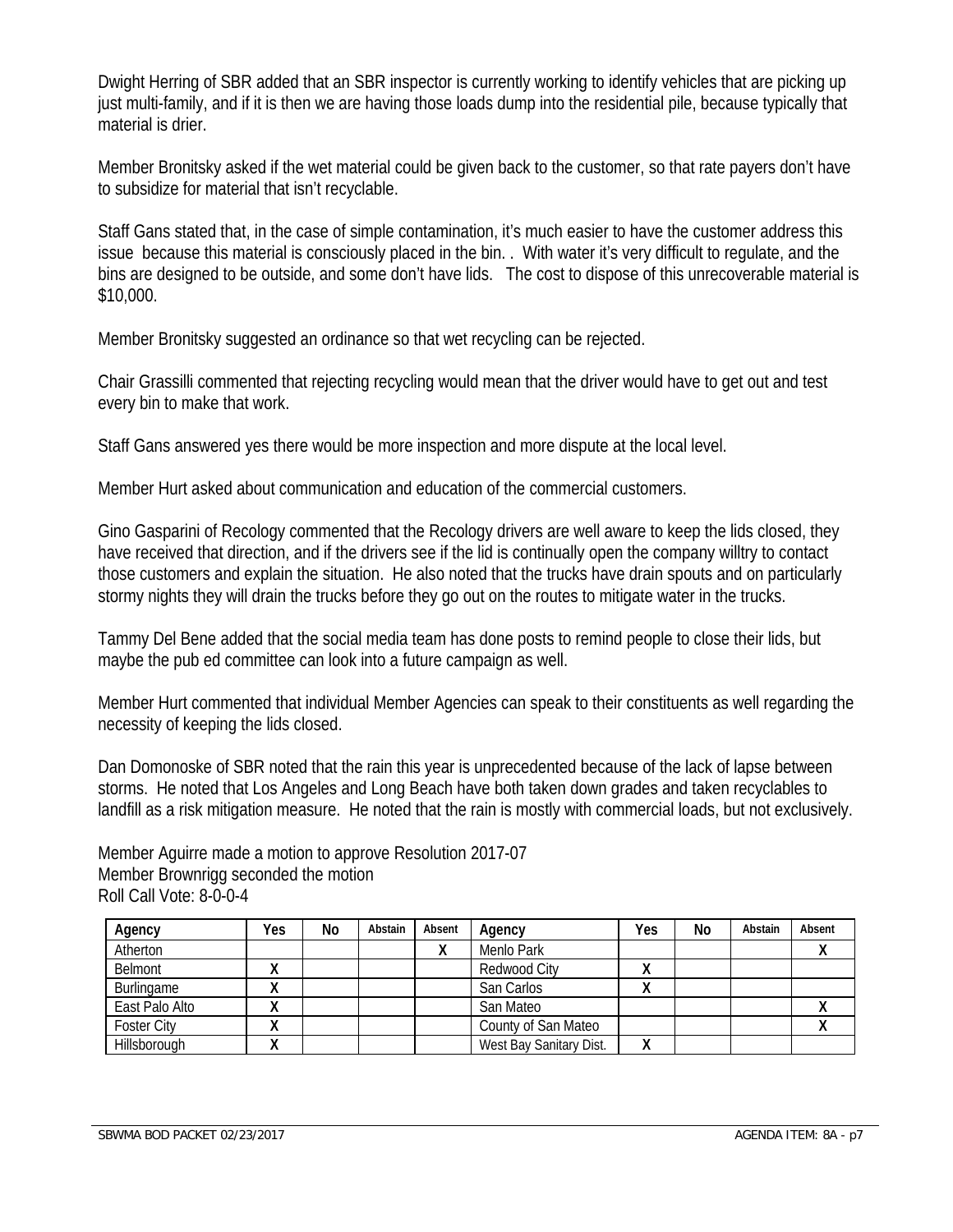B. Resolution Approving a New Contract with Zanker Road Resource Recovery for Construction and Demolition Materials Processing Services

Staff Gans gave an overview of the staff report and asked the Board to approved Resolution 2017-08 to authorize the Executive Director to Execute a Contract with Zanker Road Resource Recovery for Construction and Demolition (C&D) Materials Processing Services. He described the proposed 5 year term with an option to exit after the second year, and each year thereafter. The rates are being changed from \$51.61 per ton to \$60 per ton in rate year one, \$65 per ton in rate year two, and \$70 per ton in the out years, He added that it is a big increase, which is why the opportunity to exit the agreement after the second year if a better arrangement is found, and SBR is working to take materials out of the C&D tons that can be taken to different markets, like wood, dirt and sod. He also noted that the C&D rate is a self-haul rate that doesn't affect the Member Agencies or Franchise tons, and the tip fee increase that went into effect on January 1 will cover the rate that is proposed by Zanker.

Member Brownrigg asked for clarification if this was a pass through, so the fact that there was a \$10 increase by Zanker and the tip fees went up \$10 is coincidental.

Staff Gans answered that the goal is to match the gate fees to the cost of disposal, there is no Franchised C&D.

Member Brownrigg asked if there was a revenue opportunity for Shoreway to become a C&D processing facility.

Staff Gans answered that it's 34,000 to 35,000 tons a year, and it fluctuates with the economy. He noted that pass through costs have not been treated as profit opportunities, but noted that if processing of the material at the transfer station were done, the system could be built to accommodate C&D material as well.

Member Benton asked if there were any issues with prices being non-competitive, and what is the price per ton being charged

Staff Gans answered not yet, but the second 2017 tip fee increase was just put into place on January 1, and will be tracked to see if volumes decrease. He added that currently the C&D rate is \$100/ton and its \$12/ton to pay SBR for handling materials at the transfer station and there is a transportation fee as well.

Member Dehn asked if the sorting of the material was a good use if the labor cost is considered.

Staff Gans answered that C&D is low value material so it's a tough call.

Member Bronitsky commented that there is a net positive from this business, and as the rate at Zanker increases if the rate we charge doesn't increase what is the net effect. He didn't want to see pricing out of the market and losing the business since there is a net positive. He recommended looking at this when the budget is discussed.

Member Rutherford made a motion to approve Resolution 2017-08 Member Benton seconded the motion Roll Call Vote: 8-0-0-4

| Agency         | Yes. | No | Abstain | Absent | Agency       | Yes | No | Abstain | Absent |
|----------------|------|----|---------|--------|--------------|-----|----|---------|--------|
| Atherton       |      |    |         |        | Menlo Park   |     |    |         |        |
| <b>Belmont</b> |      |    |         |        | Redwood City | Λ   |    |         |        |
| Burlingame     |      |    |         |        | San Carlos   |     |    |         |        |
| East Palo Alto |      |    |         |        | San Mateo    |     |    |         |        |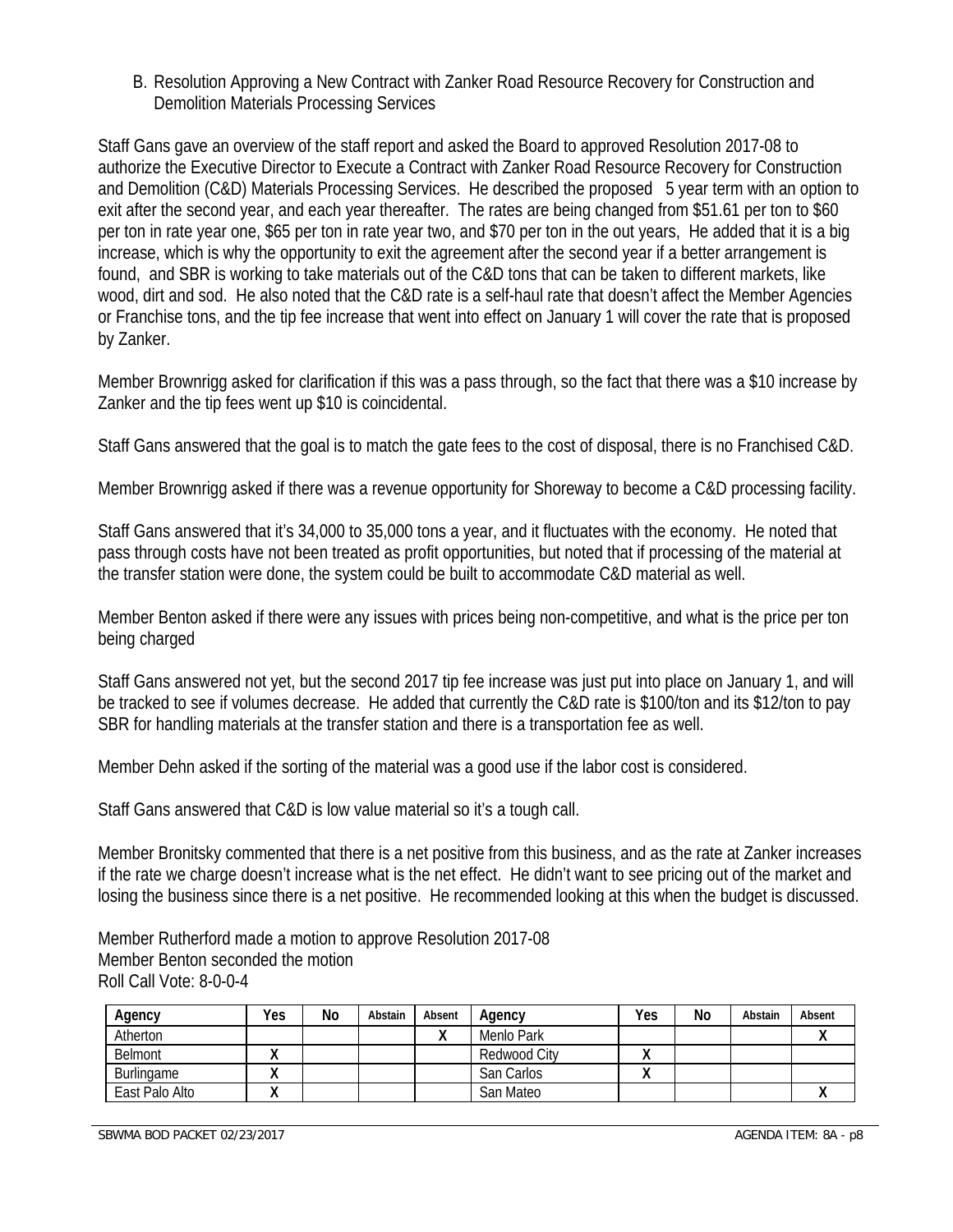| $\sim$<br>∩ct<br>City<br>usiei                 |  |  | Mateo<br>sar<br>0t<br>Count∨                 |     |  |  |
|------------------------------------------------|--|--|----------------------------------------------|-----|--|--|
| .<br>Hill <sup>e</sup><br>ouah<br>:nnı<br>יי י |  |  | Dist.<br>Sanitar <sup>-</sup><br>West<br>вау | . . |  |  |

#### C. Update on Recology's Termination of 3rd Party Tons Supply Agreement with SBR

Staff Gans gave an overview of the staff report and noted that when the fire occurred, and closed the facility, the contract that SBR had with Recology to process their recyclables had a force de majeure provision that after 90 days Recology could chose to terminate the contract, and that is what they did. He noted that now that the facility is back open the third party host fee is no longer coming to the SBWMA, which translates to \$200,000 in lost revenue that was budgeted for the second half of FY16-17. He also added that Recology has recognized that their termination negatively affectsn the SBWMA budget, so to try offset that lost revenue, they've offered to bring other materials from other jurisdictions into the facility. He did note that some of it is recycling, but most of it is garbage and green waste. He also added that he was not yet able to make a forecast on how much of the gap we will be able to close with the additional tons.

Member Dehn asked for confirmation that the ceasing of this agreement meant that there was also no longer a need for a second shift, and if the new materials would require a second shift.

Staff Gans answered that there is no impact on the MRF with the new materials brought in from Recology, because it's mostly other categories of materials. He noted that there is no second shift at the MRF since it reopened. He also added that the MRF canopy project was supposed to be paid for from the revenue from 3rd party tons, and there has been over \$1M collected in host fees with the previous contract, so its \$400,000 cost has been paid for.

Member Benton wondered if Recology's decision to exit the contract was because they got a cheaper place elsewhere or if it was based on transportation and other things out of SBWMA control. He questioned if the host fee priced the SBWMA out of the market.

Staff Gans answered that Recology's choice to exit is mostly locational, there aren't that many MRF's around the Bay Area, and a new facility opened in San Jose and doubled its capacity and is likely pricing aggressively, but the tons we were getting from Recology were coming from cities geographically close to the new MRF in San Jose, so it's both logistics and price.

Member Brownrigg thanked Recology for their effort in trying to fill that budget hole when it's not something they are required to do.

Member Benton also thanked staff Gans for his efforts in restoring the facility so quickly and three months ahead of time.

#### **11. Informational Items Only (no action required)**

- A. Franchise Agreement Extension Discussions Calendar
- B. November and December 2016 Check Register Detail
- C. Technical Consulting and Professional Services Agreements for 4th Quarter 2016
- D. 2018 Finance and Rate Setting Calendar

#### **12. Board Member Comments**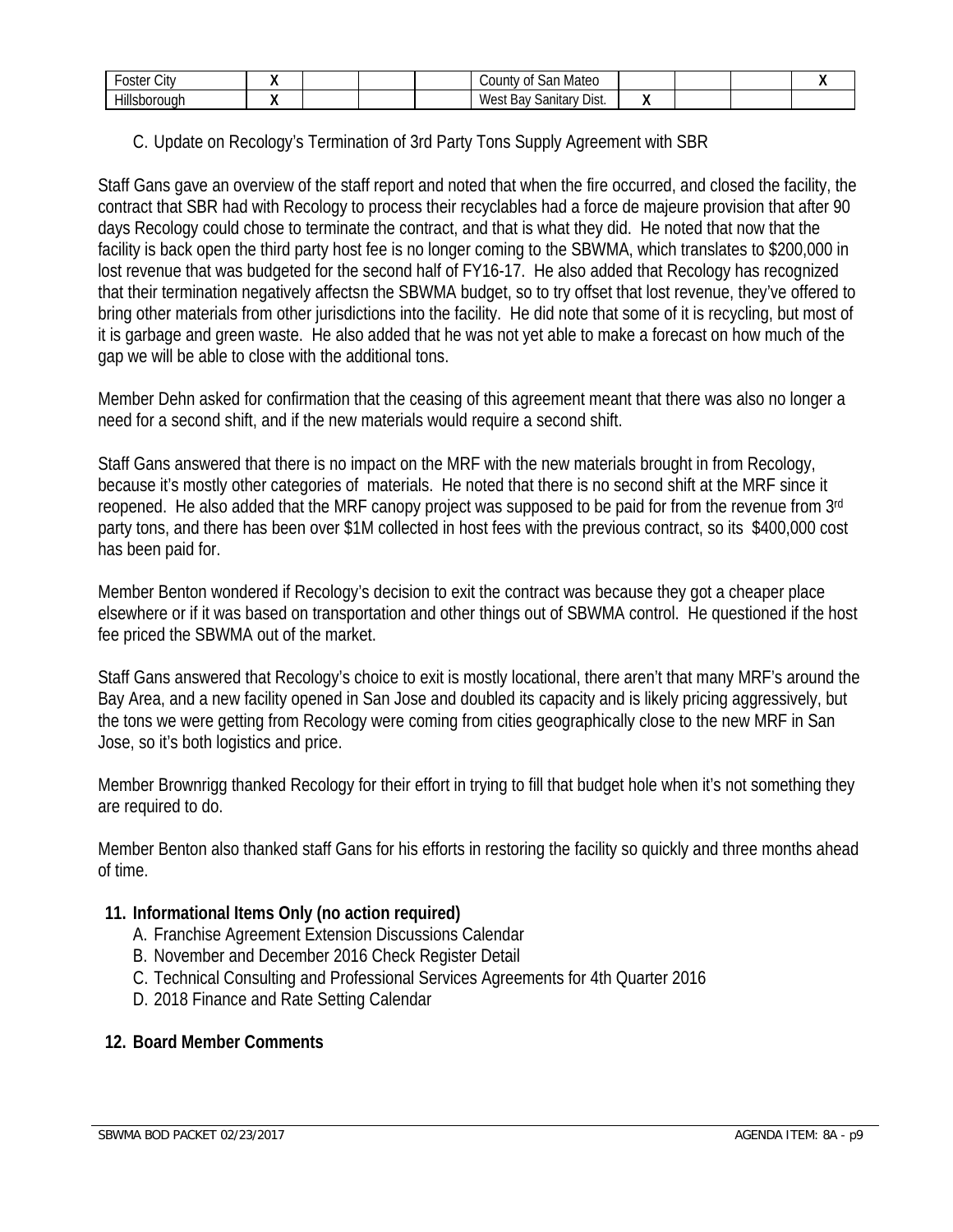Chair Grassilli noted that the Board would need to vote on whether they wanted to add a discussion item to the agenda as an urgency item. He gave the background that Heather Abrams who was appointed to the Franchise Agreement Extension (FAX) Committee has left the City of Menlo Park, and can no longer serve as a FAX Member, she appointed someone from her staff to take her place on the committee, but the City Manager of Atherton would also like to be on the committee.

Counsel Savaree added that the issue came up after the agenda was posted, but the Board could vote to add it to the agenda as an urgency item.

Member Bronitsky moved to add it to the agenda as an urgency item Member Brownrigg seconded the motion Roll Call Vote: 8-0-0-4

| Agency             | Yes          | No | Abstain | Absent | Agency                  | Yes          | No | Abstain | Absent |
|--------------------|--------------|----|---------|--------|-------------------------|--------------|----|---------|--------|
| Atherton           |              |    |         |        | Menlo Park              |              |    |         |        |
| Belmont            | $\cdots$     |    |         |        | Redwood City            | $\mathbf{v}$ |    |         |        |
| Burlingame         | $\mathbf{v}$ |    |         |        | San Carlos              | Λ            |    |         |        |
| East Palo Alto     | $\lambda$    |    |         |        | San Mateo               |              |    |         |        |
| <b>Foster City</b> | $\lambda$    |    |         |        | County of San Mateo     |              |    |         |        |
| Hillsborough       | $\lambda$    |    |         |        | West Bay Sanitary Dist. | v<br>Λ       |    |         |        |

Chair Grassilli commented that the Board appointed 6 members to the committee, and it is now 5. He asked if the Board wanted to appoint a sixth member, and if yes, should that person be a Menlo Park representative or a different member.

Counsel Savaree noted that in April the Board passed a resolution that appointed the FAX Committee members. There are representatives from 6 Member Agencies who meet and are part of the negotiation process with Recology for the Franchise Agreement Extension. She noted that that Board appointed the individuals based in part on the history with the organization and secondly for their qualifications. She posed the question with this vacancy do you want to change the composition of the committee, leave it vacant, appoint someone from Menlo Park or appoint someone from another agency.

Member Benton asked why Heather Abrams was appointed.

Executive Director La Mariana answered that she volunteered last April during a TAC meeting, and the TAC's recommendation was brought for approval to this Board at its April 2016 meeting.

Member Hurt asked how often is this committee appointed.

Executive Director La Mariana answered that it's a one-time Ad Hoc committee, and once negotiations are complete the committee will cease.

Member Dehn asked if there was an alternate system set up at the time of the formation of the committee.

Member Bronitsky asked if Heather Abrams brought a skill set that is otherwise absent now, noting that they've gotten to a certain point in the negotiations, and a new person may drag negotiations backward.

Executive Director La Mariana answered that Heather had great industry knowledge and program knowledge and it will be a loss not having her perspective on the committee.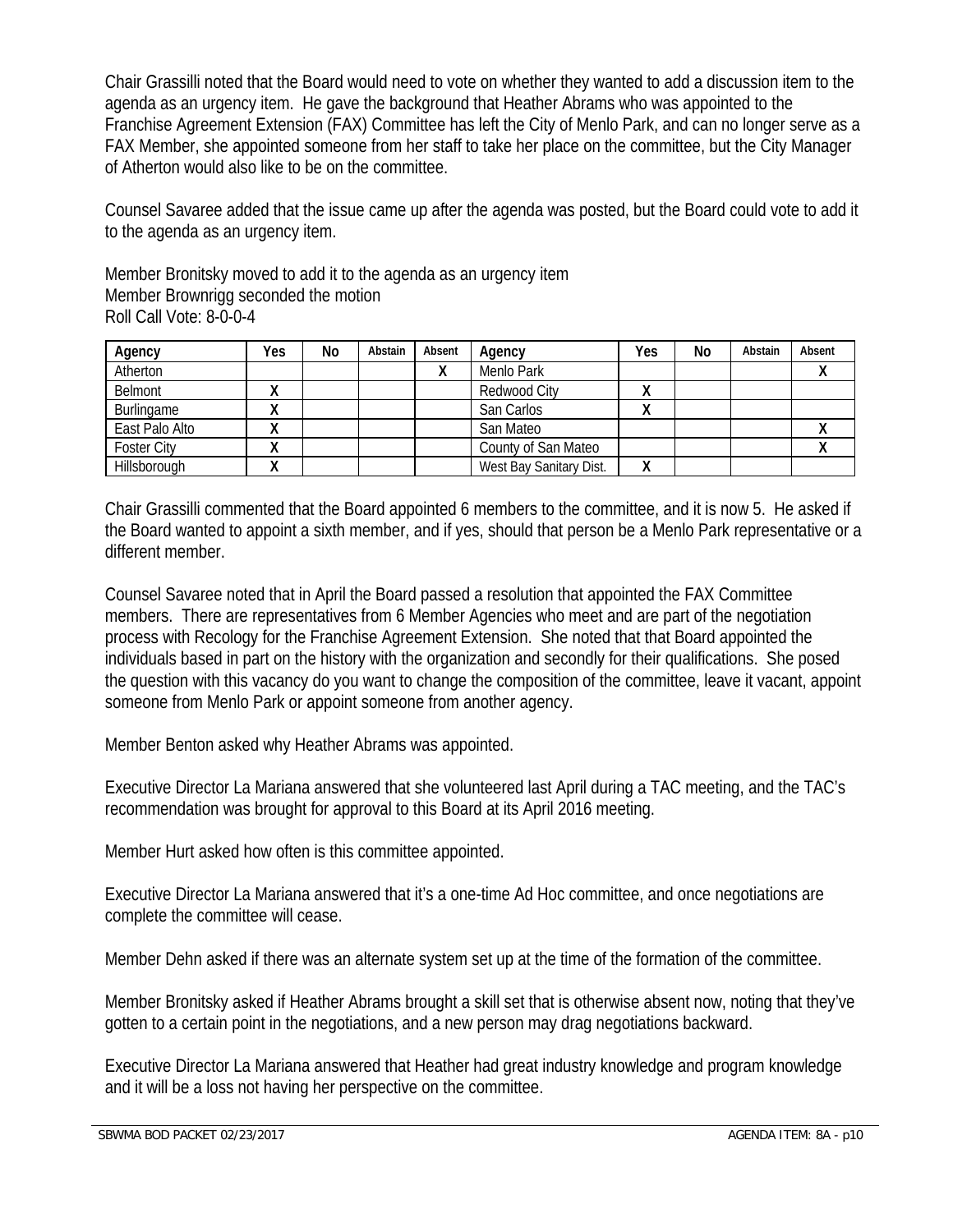Member Bronitsky commented that he would like to see a replacement who has the same skill set as Heather, and isn't going to have to go back to square one if she is to be replaced.

Member Dehn asked if other members of the TAC are attending the FAX committee meetings.

Executive Director La Mariana answered no, but there was one joint meeting.

Member Dehn asked if the FAX Committee had a recommendation of replacement.

Executive Director La Mariana answered that is has not been before the FAX, as we just got the request from Atherton yesterday.

Member Benton asked about what percentage of the FAX's work is done.

Executive Director La Mariana answered probably a third of the way done, and added that it is a complex and highly nuanced assignment.

Member Benton suggested leaving the position vacant, and put out a notice to replicate the skill set.

Member Brownrigg commented that he thought it would be helpful to hear from the FAX members. He noted that if the FAX members want to have 6 people to share the work, we should take Heather's alternative because that person would be the closest to tracking her work, but they may say they only need five.

The Board gave direction to the FAX Members to put forth a recommendation on the vacant position.

Member Dehn added that if they decide they need a sixth person it should be someone with the skill set qualified to fill the role.

Member Brownrigg commented that it remains a staff position.

#### **13. Adjourn 4:01pm**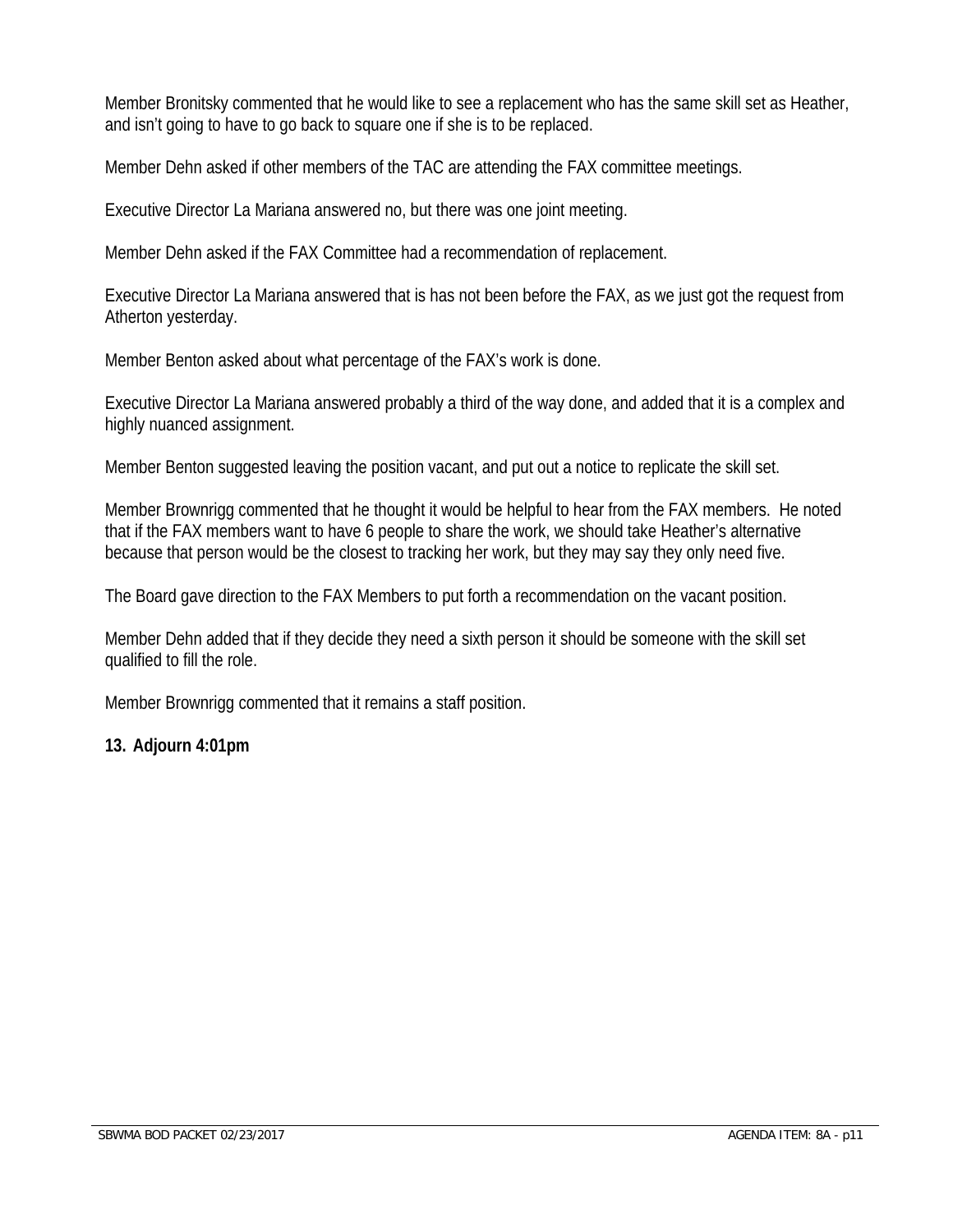

# **STAFF REPORT**

| To:      | <b>SBWMA Board Members</b>                                                                                                        |
|----------|-----------------------------------------------------------------------------------------------------------------------------------|
| From:    | Jean Savaree, Deputy General Counsel                                                                                              |
| Date:    | February 23, 2017 Board of Directors Meeting                                                                                      |
| Subject: | Resolution Authorizing Executive Director to Notify the City of San Carlos to Accept the<br>Lease Agreement at San Carlos Library |

#### **Recommendation**

It is recommended that the SBWMA Board of Directors approve Resolution No. 2017-10, attached hereto, authorizing the Executive Director to Execute a 5-Year Lease Agreement from July 1, 2017 to June 30, 2022 with the City of San Carlos (City) for space in the San Carlos Library (Library).

#### **Background**

In 2003, the SBWMA first entered into a Lease Agreement (Lease) with the City for approximately 300 square feet of space in the upstairs office area of the Library. The Lease was subsequently amended and extended seven times. Pursuant to the current Lease, the SBWMA rents approximately 2,429 square feet of office space at an annual lease rate of \$54,300 (\$4,525.00 per month). Utilities and janitorial services are billed by City on a quarterly basis to the SBWMA based on the square footage leased.

The current Lease expires June 30, 2017.

The Executive Director has met with the City's staff over the last several weeks to discuss terms for a new lease which would allow the SBWMA continued occupancy of its currently leased space in the Library. Attachment 1 to this report is both the proposed Lease and a Resolution for the Board's consideration.

The proposed Lease contains the following provisions:

#### *Paragraph 2, Lease Term*

The lease term would be from July 1, 2017 to June 30, 2022, with an option to be extended for three additional years.

Rent during the lease term would be as follows:

- $\bullet$  \$4,570.56 per month from July 1, 2017 to December 31, 2018 (i.e., \$1.88 per sq. ft.)
- For each successive year, the rent would be increased 3.5% on January 1st

#### *Paragraph 7, City Reimbursement/Personal Property Taxes and Assessments*

Utilities, janitorial services,personal property taxes and assessments related to SBWMA's occupation of the premises would be paid separately by the City with the SBWMA billed for its prorata share of these costs based on the square footage leased. The SBWMA would be responsible for payment of all personal property taxes,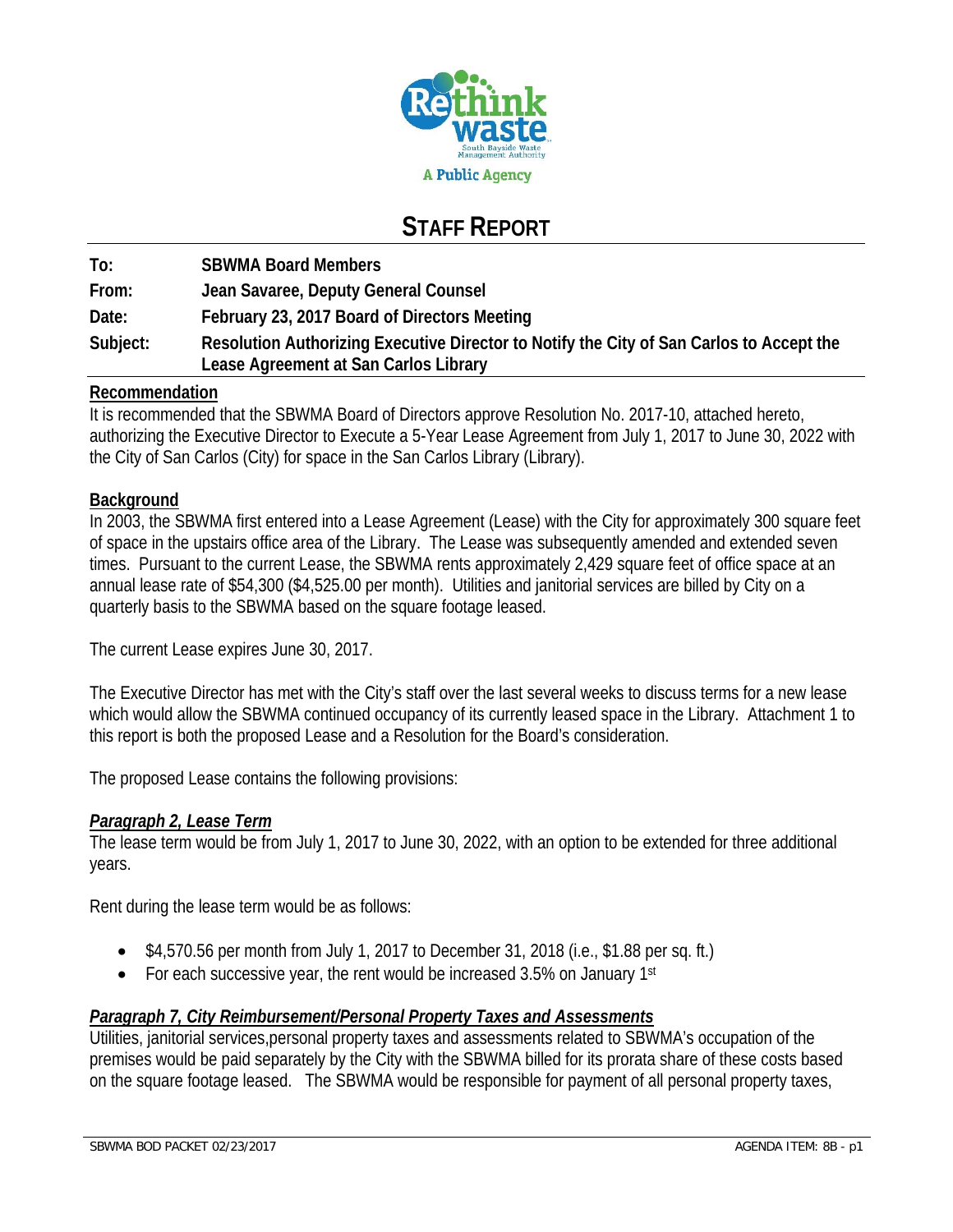special assessments, bonds or other charges assessed during the term of the Lease and payable to the San Mateo County Tax Collector.

#### *Paragraph 8, Telephone and Internet Services*

The SBWMA would be responsible for providing its own telephone services and equipment, as well as Internet services and equipment.

#### *Paragraph 9.1, City's Obligations*

The City is responsible for keeping in good order, condition and repair the foundations, exterior walls, heating, ventilation and air conditioning systems, electrical panel, water main and the exterior roofing; except if the SBWMA causes damage by any negligent or intentional act or omission. The City would not be obligated to paint the exterior or maintain the interior surface of exterior walls, interior windows, doors or plate glass. Requests for repairs would be made by the City Parks Superintendent or designee in a timely manner with a reasonable lead time, except in emergency situations.

#### *Paragraph 9.2, Lessee's Obligations*

The SBWMA, in entering into the Lease, would be accepting the premises "As Is." The SBWMA would be responsible for repairs and maintenance of the space including, but not limited, to lamp replacement, painting and modifications. No structural changes or repairs or maintenance services, including but not limited to lighting fixture replacement, and electrical, mechanical or structural modifications, could be made without prior approval of the City Parks Superintendent or designee. Any outside vendor selected by the SBWMA to make improvements would need to be approved by the City Parks Superintendent or designee.

#### *Paragraph 9.3, Alterations and Additions*

The SBWMA would be obligated to obtain City's prior written consent to make any alterations, improvements, additions and/or utility installations which exceed \$1,000.00 in cost.

#### *Paragraph 10, Assignment and Subletting*

Subletting or assignment of the Lease would require the City's approval.

#### *Paragraph 12, Use of Conference Rooms*

The SBWMA would have access to the public conference rooms on the second floor of the library building, along with the City's Parks and Recreation Administrative staff. The Library would have first priority for conference room usage during the day. City sponsored events and public usage of the conference rooms would be given second priority during the day and SBWMA would have third priority for use of the rooms during the day. The SBWMA would be required to pay for the use of Library Conference Room A and/or B at the prevailing rate and to follow the same guidelines as prescribed for San Carlos community organizations.

#### *Paragraph 13, Entry on Premises*

Entry into the SBWMA leased space by the City would be allowed with 24 hours' written notice. For emergency repairs, the City could enter without consent or notice.

#### *Paragraph 14, Lessee Parking*

The SBWMA and its guests could use the available public parking spaces in the Library's underground parking lot.

#### *Paragraph 16.1, Liability Insurance*

The SBWMA would be required to maintain a liability insurance policy of \$1,000,000.00 throughout the term of the Lease.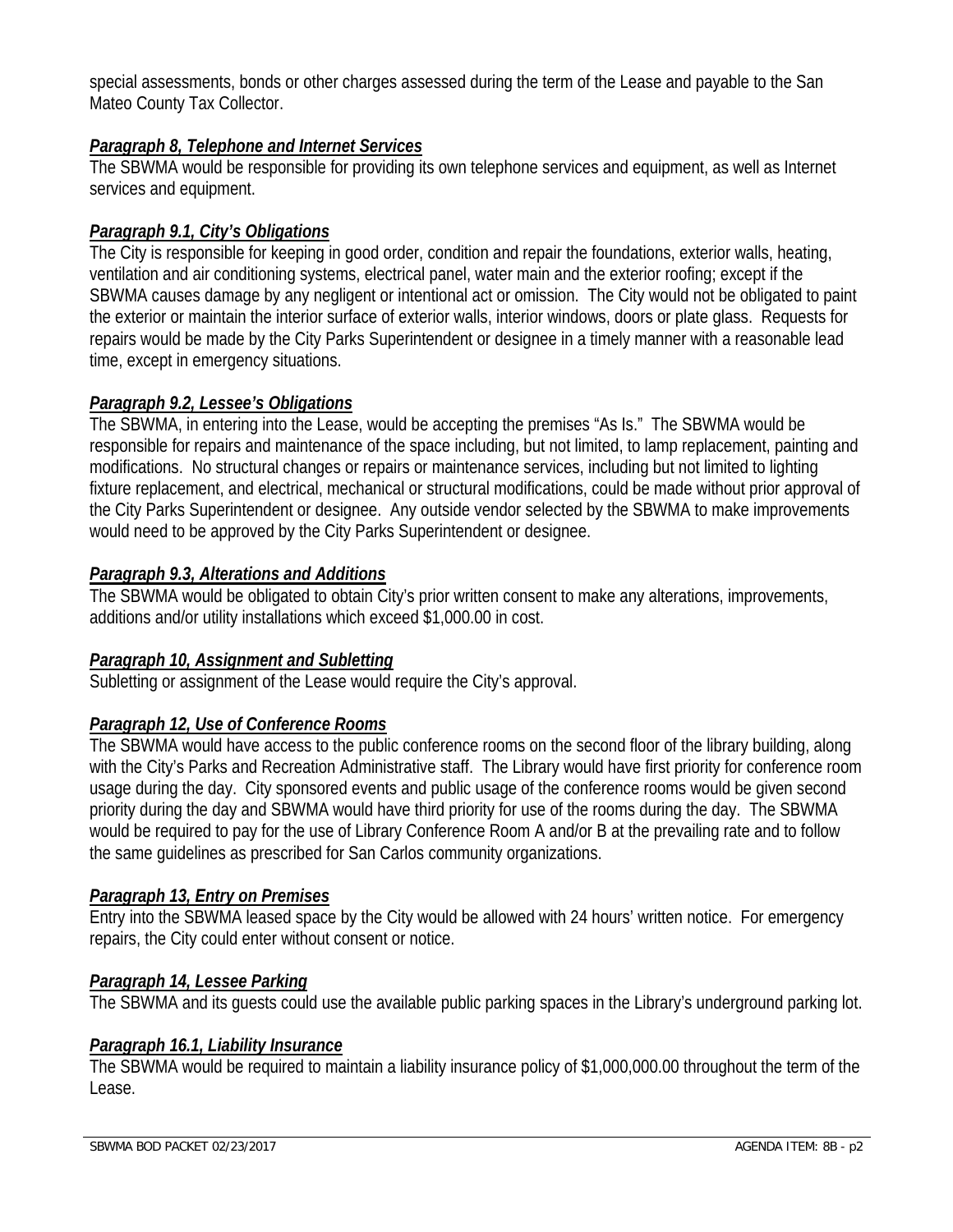#### *Paragraph 9, City Repair of Lessee Damage*

If the City would be required to perform any repairs for damage caused by a casualty not covered by an insurance policy, as soon as reasonably possible or to give 30 days' written notice to the SBWMA that it wishes to terminate the Lease. If the City provides notice to terminate the Lease, the SBWMA could advise City within 10 days after receipt of the notice that it wishes to repair the damage at SBWMA's expense, without reimbursement from the City, and the Lease would continue in full force and effect.

#### *Pararaph 9.2, Total Destruction*

If at any time during the term of the Lease the premises are totally destroyed from any cause whether or not covered by insurance, the Lease would automatically terminate as of the date of total destruction.

#### **Fiscal Impact**

The initial monthly rent would be \$4,570.56 from July 1, 2017 to December 31, 2018. This lease rate equates to \$1.88 per sq. ft. As shown in the attached Marketbeat Report from Cushman & Wakefield, the third quarter 2016 overall average asking rent for all classes of commercial buildings in San Carlos is \$4.32 per square foot. The rate for Class A buildings in San Carlos is \$4.50. (Attachment 2)

#### *Attachments:*

1. Resolution 2017-10

Exhibit A – Lease Agreement

2. Marketbeat Report from Cushman & Wakefield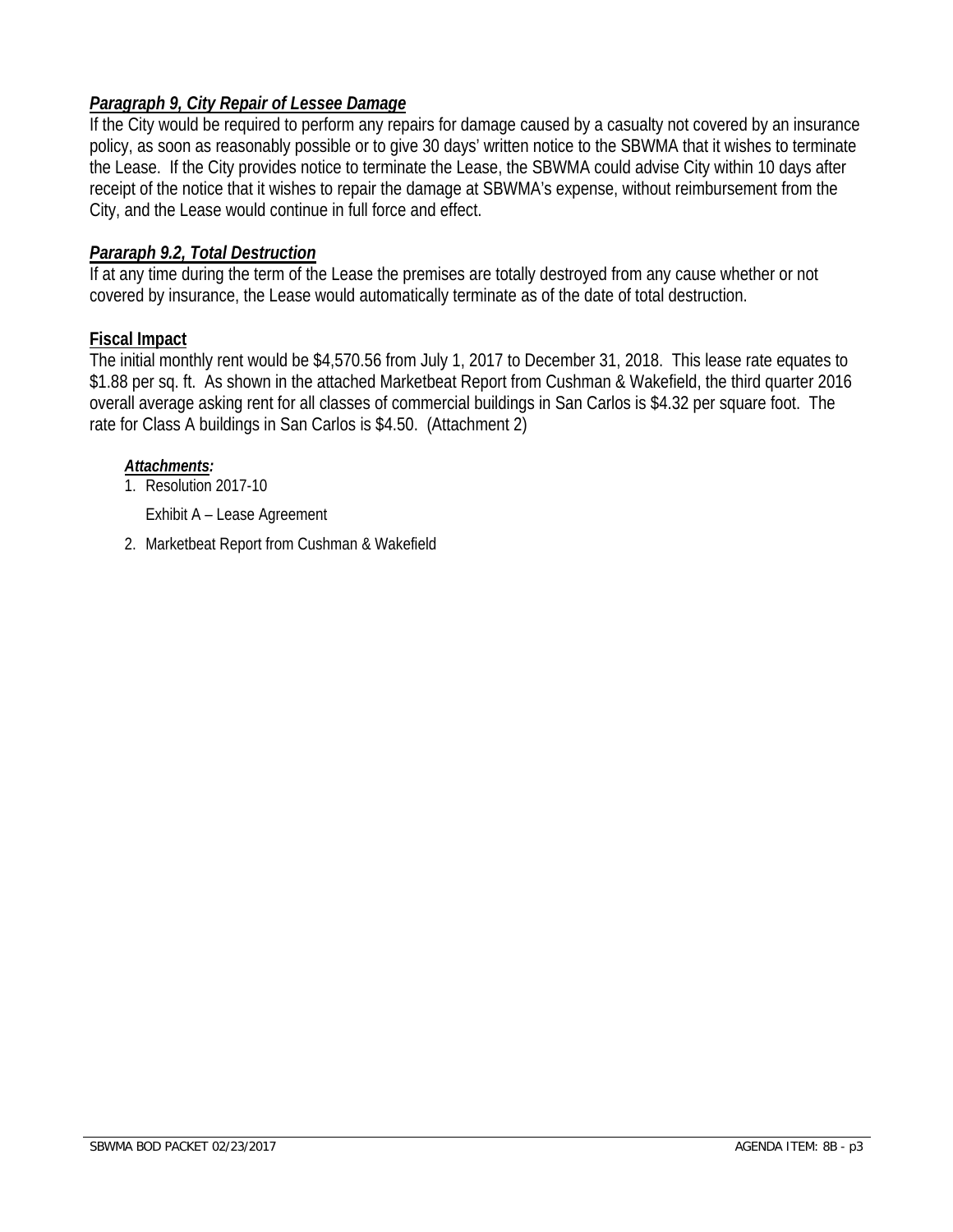

# **RESOLUTION NO. 2017-10**

# **RESOLUTION OF THE SOUTH BAYSIDE WASTE MANAGEMENT AUTHORITY BOARD OF DIRECTORS AUTHORIZING THE EXECUTIVE DIRECTOR TO ENTER INTO THE LEASE AGREEMENT WITH THE CITY OF SAN CARLOS**

**WHEREAS**, the South Bayside Waste Management Authority (SBWMA) has rented space for its offices in the San Carlos Library since 2003; and

**WHEREAS**, said current Lease Agreement expires June 30, 2017, and the SBWMA wishes to enter into a new Lease Agreement with the City of San Carlos as shown in Exhibit A; and

**WHEREAS**, the Board of Directors has reviewed the terms for the new Lease Agreement and finds those terms acceptable.

**NOW, THEREFORE BE IT RESOLVED** that the South Bayside Waste Management Authority hereby authorizes the Executive Director to enter into the Lease Agreement with the City of San Carlos, attached hereto as Exhibit A.

 **PASSED AND ADOPTED** by the Board of Directors of the South Bayside Waste Management Authority, County of San Mateo, State of California on the 23<sup>rd</sup> day of February, 2017, by the following vote:

| Agency             | Yes | No | Abstain | Absent | Agency                 | Yes | No | Abstain | Absent |
|--------------------|-----|----|---------|--------|------------------------|-----|----|---------|--------|
| Atherton           |     |    |         |        | Menlo Park             |     |    |         |        |
| Belmont            |     |    |         |        | Redwood City           |     |    |         |        |
| Burlingame         |     |    |         |        | San Carlos             |     |    |         |        |
| East Palo Alto     |     |    |         |        | San Mateo              |     |    |         |        |
| <b>Foster City</b> |     |    |         |        | County of San Mateo    |     |    |         |        |
| Hillsborough       |     |    |         |        | West Bay Sanitary Dist |     |    |         |        |

 I HEREBY CERTIFY that the foregoing Resolution No. 2017-10 was duly and regularly adopted at a regular meeting of the South Bayside Waste Management Authority on February 23, 2017.

 $\overline{\phantom{a}}$  , and the contract of the contract of the contract of the contract of the contract of the contract of the contract of the contract of the contract of the contract of the contract of the contract of the contrac

ATTEST: Bob Grassilli, Chairperson of SBWMA

Cyndi Urman, Board Secretary

\_\_\_\_\_\_\_\_\_\_\_\_\_\_\_\_\_\_\_\_\_\_\_\_\_\_\_\_\_\_\_\_\_

SBWMA BOD PACKET 02/23/2017 **AGENDA ITEM: 8B - p4** AGENDA ITEM: 8B - p4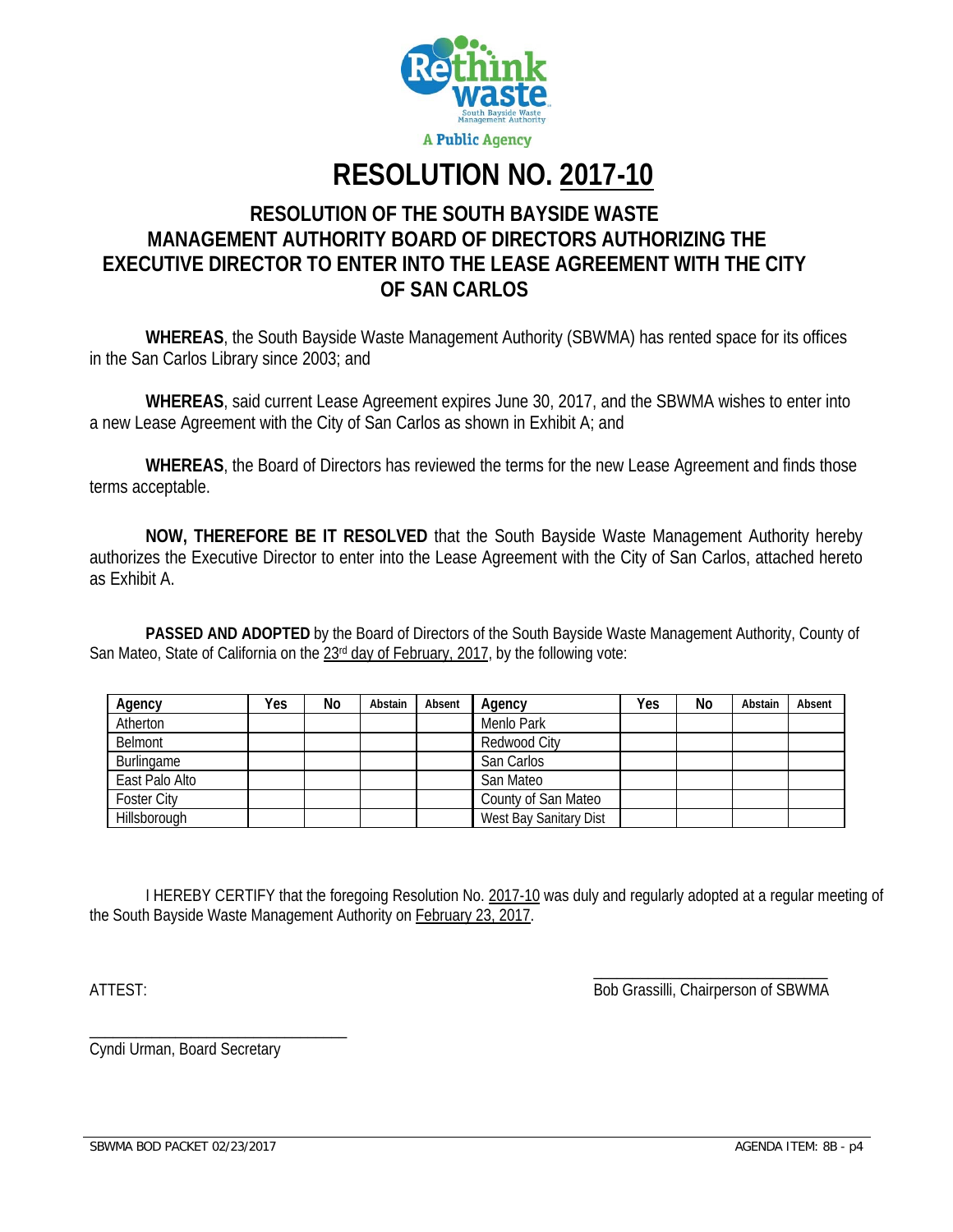#### **LEASE AGREEMENT**

THIS LEASE AGREEMENT ("Lease" or "Lease Agreement"), made and entered into this Nth day of February, 2017 by and between the CITY OF SAN CARLOS ("City"), a California municipal corporation, and the SOUTH BAYSIDE WASTE MANAGEMENT AUTHORITY (SBWMA) ("Lessee"), a California Joint Powers Authority, executed in the City of San Carlos, County of San Mateo.

#### WITNESSETH:

The parties hereto mutually agree as follows:

1. **Premises.** City hereby leases unto Lessee and Lessee hereby hires from City those certain Premises situated in the City of San Carlos, County of San Mateo, State of California, and more particularly described as follows: San Carlos Library, 610 Elm Street, San Carlos, California, 2nd Floor, Suite 202, totaling 2,429 square feet ("Premises" or "Leased Premises").

2. **Lease Term.** To have and hold said Leased Premises, together with the appurtenances, rights, privileges, and easements thereunto belonging or appertaining unto Lessee for a term commencing on the 1st day of July, 2017, and ending on the 30th day of June, 2022 with such rights of termination as are hereinafter set forth with rent payable by Lessees as follows:

- Four Thousand Five Hundred Seventy Dollars and Fifty Six Cents (\$4,570.56) per month due monthly for the lease period of July 1, 2017 to December 31, 2018, payable on the first day of each month.
- Said rental shall increase by Three and One-Half Percent (3.5%) on January 1, 2019 and each year thereafter commencing January 1.

The Lease may be extended three additional years under the same terms with the authorization of the City Manager. The City and Lessee must mutually agree on lease extensions.

3. **Rental Payment Address.** Lessee agrees to pay the said rental to City at the address specified in Paragraph 4, or to such other address as City may designate by a notice in writing.

4. **Notices.** All notices herein provided to be given, or which may be given, by either party to the other, shall be deemed to have been fully given when hand delivered or sent via overnight courier to:

| City at:   | <b>City Manager</b><br>City of San Carlos<br>600 Elm Street<br>San Carlos, CA 94070                 |
|------------|-----------------------------------------------------------------------------------------------------|
| Lessee at: | <b>Chief Executive Officer</b><br><b>SBWMA</b><br>610 Elm Street, Suite 202<br>San Carlos, CA 94070 |

\_\_\_\_\_\_\_\_\_\_\_\_\_\_\_\_\_\_\_\_\_\_\_\_\_\_\_\_\_\_\_\_\_\_\_\_\_ \_\_\_\_\_\_\_\_\_\_\_\_\_\_\_\_\_\_\_\_\_\_\_\_\_\_\_\_\_\_\_\_\_\_\_\_\_\_\_\_\_\_\_\_\_\_\_\_\_\_\_\_\_\_\_\_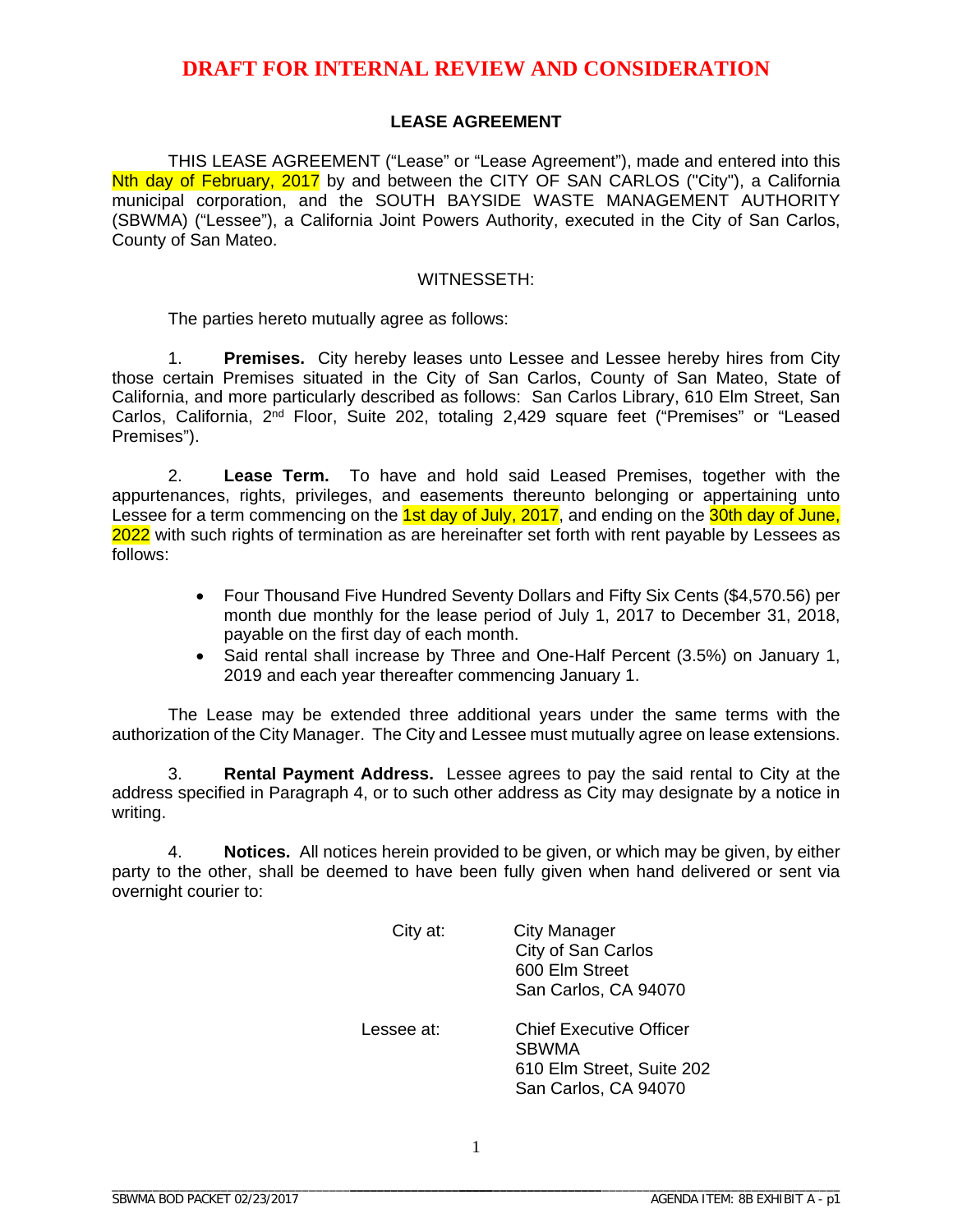5. **Hold Harmless.** Lessee does further expressly agree to defend, indemnify and save City, its officers, agents, and employees harmless from any and all claims for loss, damage, injury, or liability of whatsoever nature and howsoever the same may be caused or may arise resulting directly or indirectly from the exercise of this Lease or the occupation of the Premises herein permitted to be used or the Premises of City to which Lessee, its agents, employees, or Lessee may have access by reason of this Lease, other than claims arising from the gross negligence or willful misconduct of City.

6. **Prorated Rent.** Rent payable hereunder for any period of time less than that for which periodic rent is paid shall be determined by prorating the rent herein specified for the applicable period.

7. **City Reimbursement/Personal Property Taxes and Assessments**. Lessee shall be responsible for payment of all personal property taxes, special assessments, bonds or other charges that may be assessed during the term of the Lease and payable to the San Mateo County Tax Collector arising out of the Lease or occupation of the Premises. Lessee shall further be responsible for reimbursing the City during the Lease term, at Lessee's sole cost, the actual cost of the following services and utilities for the premises:

- A. Janitorial services, including but not limited to, regular cleaning of office areas and restrooms, toilet supplies and waste disposal.
- B. All Personal property taxes and assessments related to Lessee's occupation of the Premises, to the extent Lessor is required to advance said funds to the appropriate taxing authorities.
- C. All utilities, including trash, recycling, water, electrical and gas.
- D. Provision of other services may be negotiated at a future date.
- E. Charges shall be billed to the Lessee and be due fifteen (15) days after receipt of said billing.
- F. Said charges shall commence on the effective date of this Lease.

8. **Telephone and Internet Services.** Lessee shall be responsible for providing its own telephone services and equipment as well as Internet services and equipment during the term of this Lease.

#### 9. **Maintenance Repairs and Alterations**.

9.1 **City's Obligations.** Except for damage caused by any negligent or intentional act or omission of Lessee, Lessee's agents, employees, or invitees, in which event Lessee shall repair the damage, City, at City's expense, shall keep in good order, condition and repair the foundations, exterior walls, heating, ventilation and air conditioning systems, electrical panel, water main and the exterior roofing surfaces of the Premises.

City shall not, however, be obligated to paint such exterior, nor shall City be required to maintain the interior surface of exterior walls, interior windows, doors or plate glass of the premises. City shall have no obligation to make repairs until a reasonable time after receipt of written notice of the need for such repairs. Request for these repairs and maintenance services shall be submitted to the City of San Carlos Parks Superintendent or designee in a timely manner with a reasonable lead time, except in emergency situations.

The City of San Carlos Parks Superintendent or designee will be the contact for Lessee for any repairs and maintenance services.

\_\_\_\_\_\_\_\_\_\_\_\_\_\_\_\_\_\_\_\_\_\_\_\_\_\_\_\_\_\_\_\_\_\_\_\_\_\_\_\_\_\_\_\_\_\_\_\_\_\_\_\_\_\_\_\_

\_\_\_\_\_\_\_\_\_\_\_\_\_\_\_\_\_\_\_\_\_\_\_\_\_\_\_\_\_\_\_\_\_\_\_\_\_ \_\_\_\_\_\_\_\_\_\_\_\_\_\_\_\_\_\_\_\_\_\_\_\_\_\_\_\_\_\_\_\_\_\_\_\_\_\_\_\_\_\_\_\_\_\_\_\_\_\_\_\_\_\_\_\_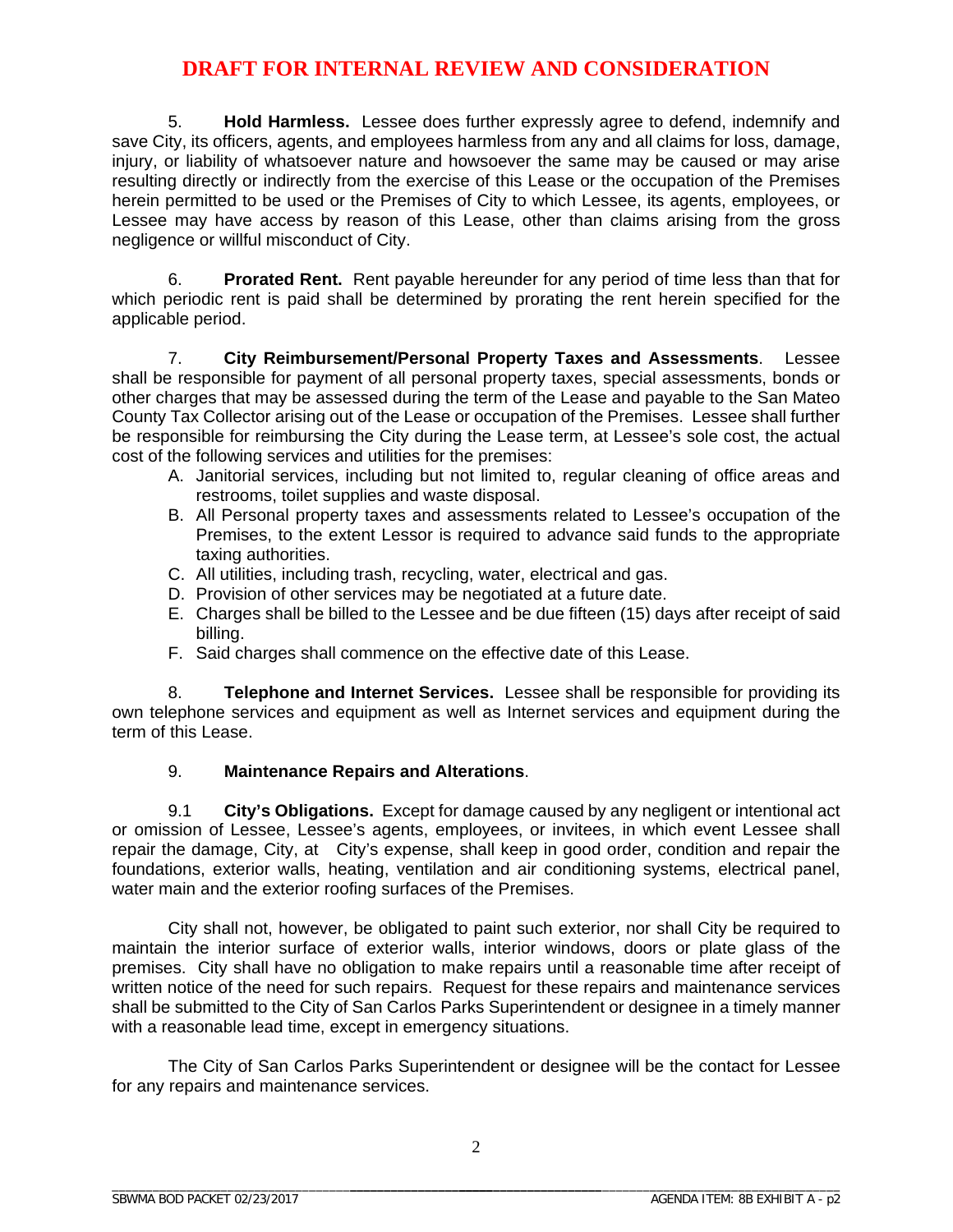9.2 **Lessee's Obligations.** Lessee accepts the Premises in their "AS IS" condition. Except as otherwise provided by this Lease, Lessee, at Lessee's expense, shall keep in good order, condition and repair the Premises and every part thereof (whether or not the damaged portion of the Premises or the means of repairing the same are reasonably or readily accessible to Lessee) except for the foundations, exterior walls, heating, and ventilation systems, water main, electrical panel, exterior roofing surfaces of the Premises and any termite damage that may exist at the commencement of this Lease. Lessee expressly waives the benefit of any statute now or hereinafter in effect which would otherwise afford Lessee the right to make repairs at City's expense or to terminate this Lease because of City's failure to keep the Premises in good order, condition and repair.

Lessee shall be entitled to make repairs at its own cost and expense. Lessee is responsible for, and at its sole cost and expense, repairs and maintenance services required by usage of the space including, but not limited, to lamp replacement, painting and modifications. No structural changes or repairs or maintenance services, including but not limited to lighting fixture replacement, and electrical, mechanical or structural modifications, shall be made without approval of the City of San Carlos Parks Superintendent or designee. Any outside vendor selected by Lessee to perform any repairs or maintenance services including but not limited to lighting fixture replacement and structural, mechanical or electrical modifications shall be approved by the City of San Carlos Parks Superintendent or designee.

#### 9.3 **Alterations and Additions.**

(a) Lessee shall not without City's prior written consent make any alterations, improvements, additions, and/or Utility Installations within the Premises, exceeding One Thousand Dollars (\$1,000.00) in cost.

(b) As used in this section the term "Utility Installation" shall mean bus ducting, power panels, wiring, fluorescent fixtures, space heaters, conduits, air-conditioning and plumbing. City may require that Lessee remove any or all of said alterations, improvements, additions or Utility Installations at the expiration of the term, and restore the Premises to their prior condition. City may require Lessee to provide City, at Lessee's sole cost and expense, a lien and completion bond in an amount equal to one and one-half times the estimated costs of such improvements, to insure City against any liability for mechanic's and materialmen's liens or stop notices and to insure completion of the work. Should Lessee make any alterations, improvements, additions or Utility installations without the prior approval of City, City may require that Lessee remove any or all of such.

(c) Any alterations, improvements, additions or Utility Installations in or about the Premises that Lessee wish to make and which require the written consent of City shall be presented to City in written form with proposed detailed plans. If City shall give its consent the consent shall be deemed conditional upon Lessee's acquiring of a permit or permits to do so from appropriate agencies, the furnishing of a copy thereof to City prior to the commencement of the work, and the compliance by Lessee of all conditions of said permit or permits in a prompt and expeditious manner.

(d) Lessee shall pay, when due, all claims for labor or materials furnished or alleged to have been furnished to or for Lessee at or for use in the Premises, which claims are or may be secured by any mechanic's or materialmen's lien against the Premises or any interest therein, or claimed under a stop notice. Lessee shall give City no less than ten (10) days notice prior to the commencement of any work in or on the Premises, and City shall have the right to post notices of non-responsibility in or on the Premises as provided by law. If Lessee shall, in good faith,

3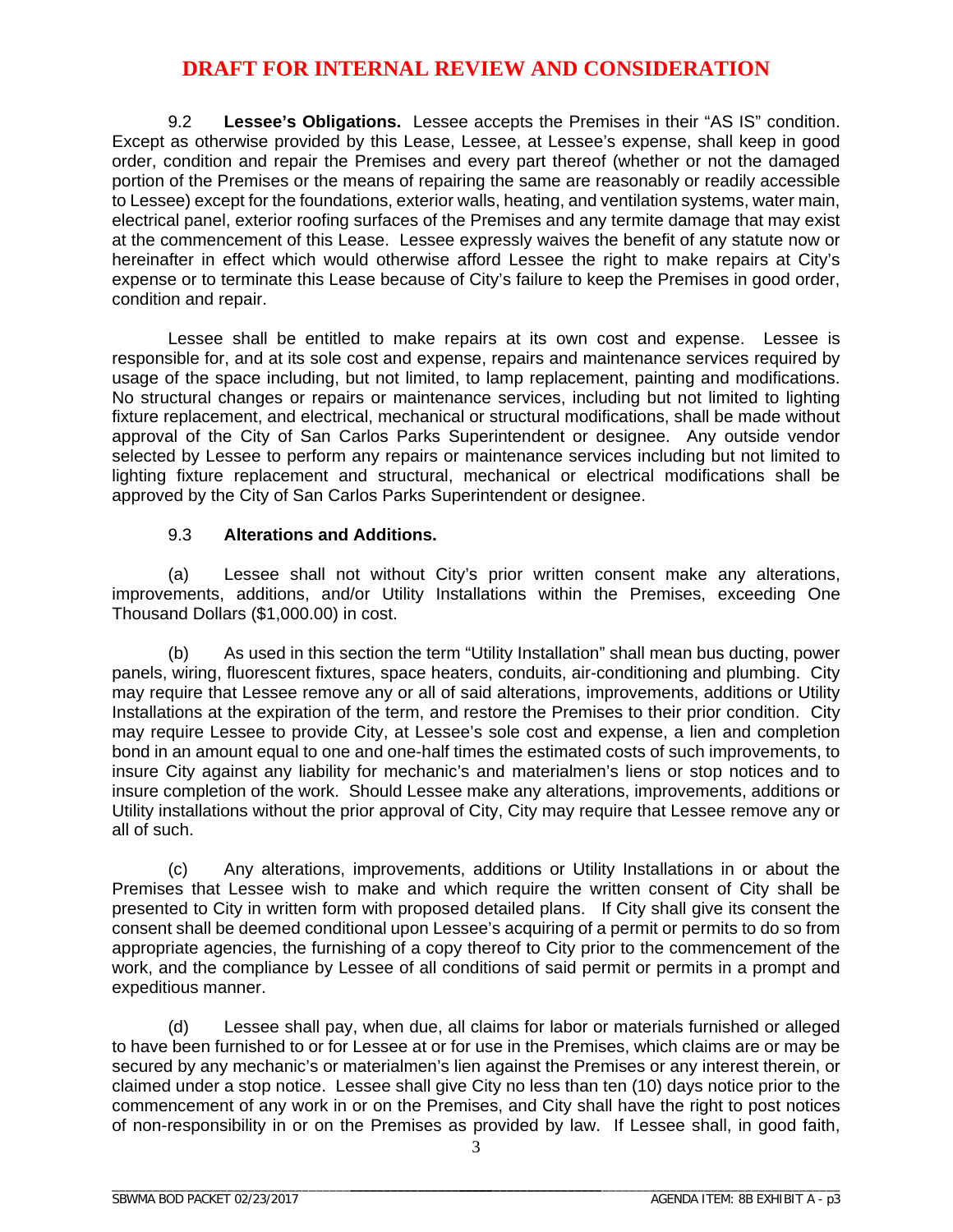contest the validity of any such lien, claim or demand, then Lessee shall, at its sole expense defend itself and City against the same and shall pay and satisfy any such adverse judgment that may be rendered thereon before the enforcement thereof against City or the Premises, upon the condition that if City shall require, Lessee shall furnish to City a surety bond satisfactory to City in an amount equal to such contested lien claim or demand indemnifying City against liability for the same and holding the Premises free from the effect of such lien or claim. In addition, City may require Lessee to pay City's attorneys' fees and costs in participating in such action if City shall decide it is in its best interest to do so.

10. **Assignment and Subletting.** Lessee shall not assign or transfer this Lease or any interest therein, nor sublet the whole or any part of the Premises without the prior mutual agreement with the City. The Lessee understands that it is leasing space in a government building and that City reserves the right to determine who shall occupy its Premises.

Lessee further covenants and agrees that neither this Lease nor any interest therein shall be assignable or transferable in any proceedings in execution against Lessee, or in any voluntary or involuntary proceedings in bankruptcy, or insolvency taken by or against Lessee, or by process of law applying to such proceedings.

10.1 **Assignment and Subleasing.** Tenant shall not assign or hypothecate this Lease or any interest therein, sublet the Premises or any part thereof, or permit the use of the Premises by any Party other than Tenant without the prior written consent of Landlord, which consent shall not be unreasonably withheld, delayed or conditioned. Any of the foregoing acts without such consent shall be void and shall, at the option of Landlord, be deemed an Event of Default and shall terminate this Lease. This lease shall not, nor shall any interest of Tenant herein, be assignable by operation of law without the written consent of Landlord, which consent shall not be unreasonably withheld, delayed or conditioned, and except as set forth below.

10.1.1 **Conditions of Consent.** If at any time, or from time to time, during the Term Tenant desires to assign this Lease or sublet part of the Premises, Tenant shall give notice to Landlord setting forth the terms and provisions of the proposed assignment or sublease and the identity of the proposed assignee or subtenant. Tenant shall promptly supply Landlord with such information concerning the business background and financial condition of such proposed assignee or subtenant as Landlord may reasonably request. Landlord shall have the option, exercisable by notice given to Tenant within twenty (20) days after Tenant's notice is given, either to sublet such space from Tenant at the rental rate and on the other terms set forth in this Lease for the term set forth in Tenant's notice, or, in the case of a proposed assignment or sublease, to terminate this Lease. Landlord shall allow Tenant five (5) days from notice of Landlord's exercise of the option to terminate this Lease, to withdraw its proposed assignment or sublease. If Landlord does not exercise such option, Tenant may assign the Lease or sublet such space to the proposed assignee or subtenant on the following further conditions:

(a) Landlord shall have the right to approve such proposed assignee or subtenant, which approval shall not be unreasonably withheld;

(b) The assignment or sublease shall be on the same terms set forth in the notice given to Landlord;

(c) No assignment or sublease shall be valid, and no assignee or sublessee shall take possession of the Premises, until (1) an executed counterpart of such assignment or sublease shall have been delivered to Landlord and (2) Landlord shall have executed and delivered its consent to such sublease or assignment;

4

\_\_\_\_\_\_\_\_\_\_\_\_\_\_\_\_\_\_\_\_\_\_\_\_\_\_\_\_\_\_\_\_\_\_\_\_\_ \_\_\_\_\_\_\_\_\_\_\_\_\_\_\_\_\_\_\_\_\_\_\_\_\_\_\_\_\_\_\_\_\_\_\_\_\_\_\_\_\_\_\_\_\_\_\_\_\_\_\_\_\_\_\_\_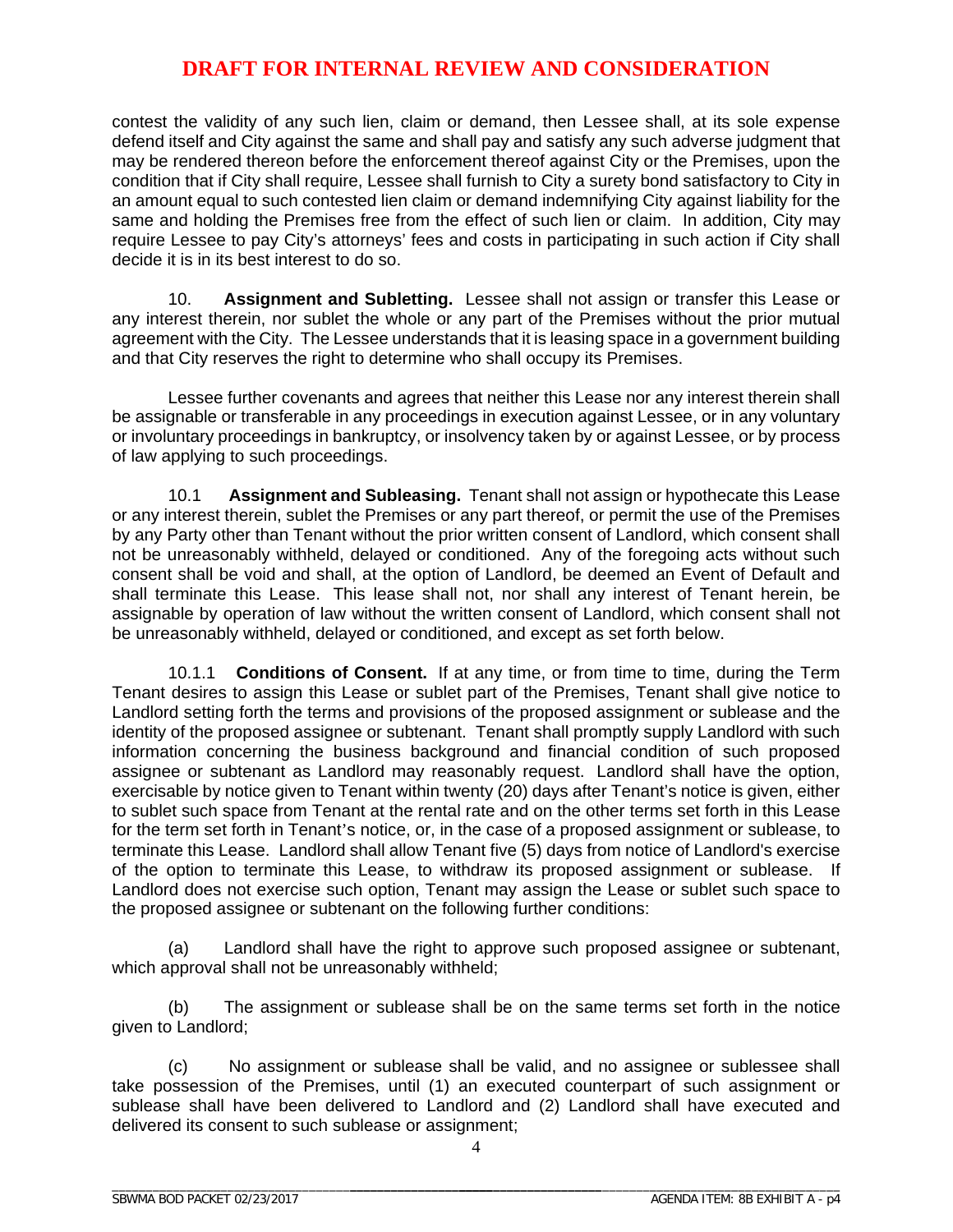(d) No assignee or sublease shall have the right further to assign or sublet without compliance with this Section 4.2.; and

(e) Fifty (50%) percent of any sums or other economic consideration received by Tenant as a result of such assignment or subletting, however denominated under the assignment or sublease, which exceed, in the aggregate, the total sums which Tenant is obligated to pay Landlord under this Lease for the relevant period of the sublease or assignment (prorated to reflect obligations allocable to any portion of the Premises subleased) excluding any real estate brokerage commissions, reasonable attorneys' fees, Tenant improvements payable in connection with such assignment or subletting, and the unamortized value of any tenant improvements made and paid for by Tenant shall be paid to Landlord as Additional Rent under this Lease without affecting or reducing any other obligations or Tenant hereunder. "Additional rent" shall not be included in calculating the net amount due Landlord hereunder.

10.2.2 **No Waiver or Release.** No subletting or assignment shall release Tenant of its obligations under this Lease or alter the primary liability of Tenant to pay the Rent and to perform all other obligations to be performed by Tenant hereunder. The acceptance of Rent by Landlord from any other person shall not be deemed to be a waiver of Landlord of any provision hereof. Consent to one assignment or subletting shall not be deemed consent to any subsequent assignment or subletting. In the event of default of an assignee or subtenant of Tenant or any successor of Tenant in the performance of any of the terms hereof, Landlord may proceed directly against Tenant without the necessity of exhausting remedies against such assignee, subtenant, or successor. Landlord may consent to subsequent assignments of the Lease or sublettings or amendments or modifications to the Lease with assignees of Tenant without notifying Tenant, or any successor Tenant, and without obtaining its or their consent thereto, and any such actions shall not relieve Tenant of liability under this Lease.

10.2.3 **Administrative Fee.** If Tenant assigns the Lease or sublets the Premises or requests the consent of Landlord to any assignment or subletting, Tenant shall, upon demand, pay Landlord attorney's fees reasonably incurred by Landlord in connection with such act or request, not to exceed \$2,000.

11. **Use of Premises.** The Premises are hereby leased to Lessee upon the express condition that Lessee shall use said Premises for use as the administrative offices and meeting space for the SBWMA. Lessee shall not use any portion of the Premises for purposes other than those specified hereinabove, and no use shall be made or permitted to be made upon the Premises, nor acts done, which will increase the existing rate of insurance upon the property, or cause cancellation of insurance policies covering said property.

12. **Use of Conference Rooms.** Lessee shall coordinate their use of the public conference rooms on the second floor of the library building with the City's Parks and Recreations Administrative Staff. The library will get first priority for conference room usage during the day. City sponsored and public usage of the conference rooms will be second priority during the day. Lessee will get third priority usage of these rooms during the day. The conference rooms will be given first priority for public usage and City sponsored meetings during evening hours. Where Lessee has obtained prior approval to use a conference room, said usage shall not be preempted without Lessee's prior consent. Lessee shall pay for the use of Library Conference Room A and/or B at the prevailing rate and following the same guidelines as prescribed for San Carlos community organizations.

\_\_\_\_\_\_\_\_\_\_\_\_\_\_\_\_\_\_\_\_\_\_\_\_\_\_\_\_\_\_\_\_\_\_\_\_\_\_\_\_\_\_\_\_\_\_\_\_\_\_\_\_\_\_\_\_

\_\_\_\_\_\_\_\_\_\_\_\_\_\_\_\_\_\_\_\_\_\_\_\_\_\_\_\_\_\_\_\_\_\_\_\_\_ \_\_\_\_\_\_\_\_\_\_\_\_\_\_\_\_\_\_\_\_\_\_\_\_\_\_\_\_\_\_\_\_\_\_\_\_\_\_\_\_\_\_\_\_\_\_\_\_\_\_\_\_\_\_\_\_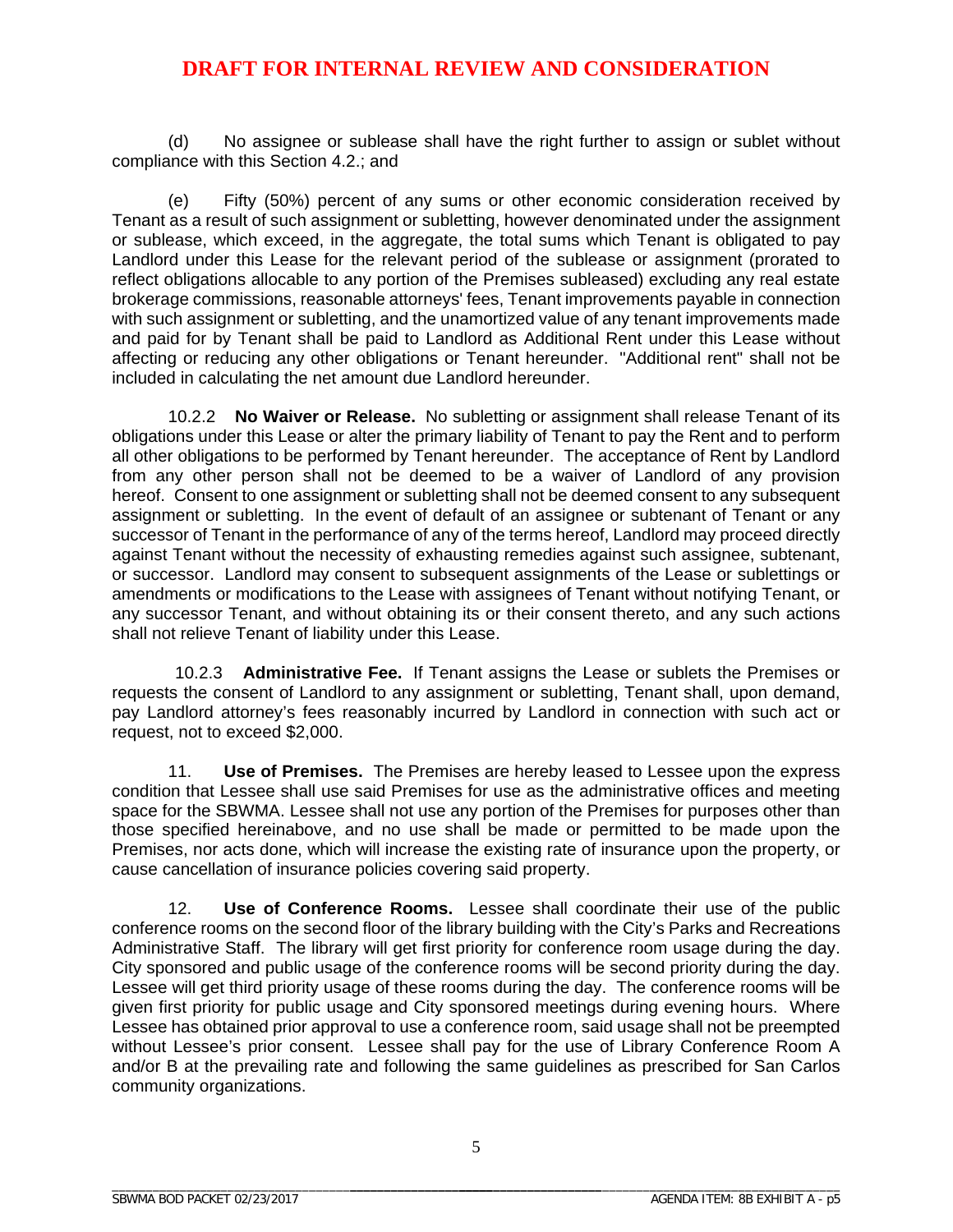13. **Entry on Premises.** City may enter the Premises with consent of Lessee or upon prior reasonable written notice to Lessee (24 hours shall be deemed reasonable advance notice) for the purposes of conducting reasonable inspection, making repairs, alterations or additions, showing the Premises to prospective tenants, purchasers, or mortgagees, or for any other valid and reasonable business purpose. Entry shall be made during regular business hours. In the event of an emergency (such as fire or plumbing leak, etc.), City may enter the Premises without consent or prior notice.

14. **Lessee Parking.** Lessee and its guests are allowed to park in the available public parking spaces in the library's underground parking lot.

15. **Binding on Successors.** This Lease is and shall be binding upon the heirs, executors, administrators, successors and assigns of the respective parties hereto.

#### 16. **Insurance**.

16.1 **Liability Insurance**. Lessee shall, at Lessee's expense, obtain and keep in force during the term of this Lease a policy of combined single limit bodily injury and property damage insurance insuring City and Lessee against any liability arising out of the ownership interest, use, occupancy or maintenance of the Premises and all areas appurtenant thereto

Such insurance shall be a combined single limit policy in an amount no less than One Million Dollars (\$1,000,000.00). The policy shall contain cross liability endorsements and insure performance by Lessee of the indemnity provisions of this Lease. The limits of said insurance shall not, however, limit the liability of Lessee hereunder. In the event that the Premises constitute a part of a larger property said insurance shall have a Lessor's Protective Liability endorsement attached thereto. If Lessee shall fail to procure and maintain said insurance, City may, but shall not be required to, procure and maintain the same and at the expense of Lessee.

City and its agents, employees and officials shall be named as additional insureds on said policy and Lessee shall provide City with a certificate of said insurance coverage.

16.2 **Insurance Company Rating.** Insurance required hereunder shall be in companies holding a "General Policyholders Rating" of B plus or better as set forth in the most current issue of the "Best Insurance Guide." Lessee shall deliver to City copies of policies of liability insurance required or certificates evidencing the existence and amounts of such insurance with loss payable clauses satisfactory to City. No such policy shall be cancelable or subject to reduction of coverage or other modification except after ten (10) days prior written notice to City. Lessee shall, within ten (10) days prior to the expiration of such policies, furnish City with renewals or "binders" thereof, or City may order such insurance and charge the cost thereof to Lessee, which amount shall be payable by Lessee upon demand. Lessee shall not do or permit to be done anything which shall invalidate the insurance policies referred to herein.

16.3 **Waiver of Subrogation**. Lessee and City each hereby waives any and all rights of recovery against the other, or against the officers, employees, agents and representatives of the other, for loss of or damage to such waiving party or its property or the property of others under its control, where such loss or damage is insured against under any insurance policy in force at the time of such loss or damage. Lessee and City shall, upon obtaining the policies of insurance required hereunder, give notice to the insurance carrier or carriers that the foregoing mutual waiver of subrogation is contained in this Lease.

\_\_\_\_\_\_\_\_\_\_\_\_\_\_\_\_\_\_\_\_\_\_\_\_\_\_\_\_\_\_\_\_\_\_\_\_\_ \_\_\_\_\_\_\_\_\_\_\_\_\_\_\_\_\_\_\_\_\_\_\_\_\_\_\_\_\_\_\_\_\_\_\_\_\_\_\_\_\_\_\_\_\_\_\_\_\_\_\_\_\_\_\_\_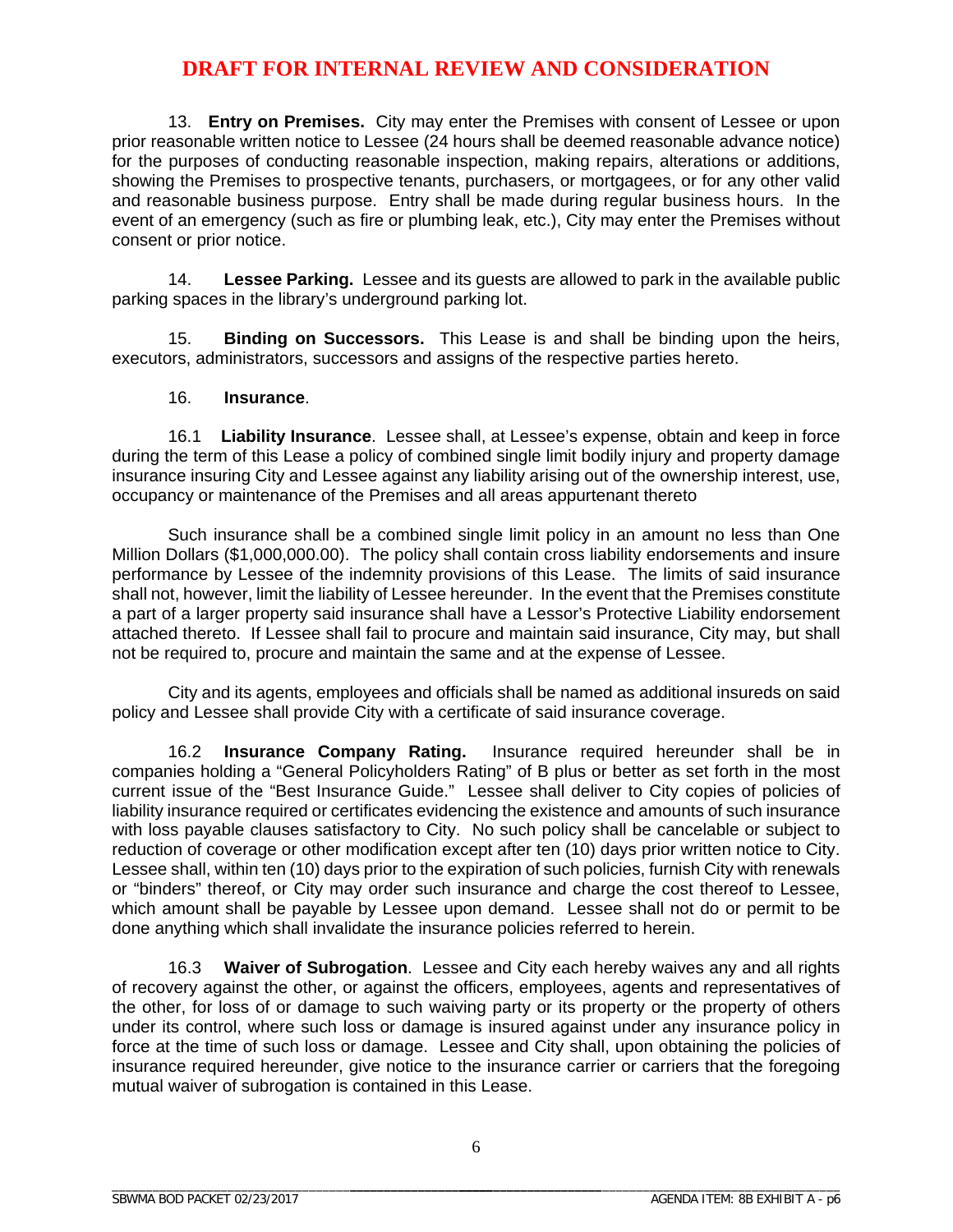16.4 **Exemption of City from Liability**. Lessee hereby agrees that City shall not be liable for injury to Lessee's "business" or any loss of income therefrom or for damage to the goods, wares, merchandise or other property of Lessee, Lessee's employees, invitees, customers, or any other person in, on, or about the Premises, nor shall City be liable for injury to the person of Lessee, Lessee's employees, agents or contractors whether such damage or injury is caused by or results from fire, steam, electricity, gas, water or rain, or from the breakage, leakage, obstruction or other defects of pipes, wires, appliances, plumbing, air conditioning or lighting fixtures, or from any other cause, whether the said damage or injury results from conditions arising upon the Premises or upon other portions of the building of which the Premises are a part, or from other sources or places, and regardless of whether the cause of such damage or injury or the means of repairing the same is inaccessible to Lessee.

17. **Severability.** If any provision of this Lease Agreement, or its application, is held invalid, it will not affect other provisions or application herein which can be given effect without the invalid provision or application. To this end, all provisions of the Lease Agreement are severable.

18. **Attorney's Fees.** In the event of litigation or arbitration between the parties over the terms or performance of this Lease, the prevailing party shall be entitled to reasonable attorney's fees and costs.

19. **City Repair of Lessee Damage.** If at any time during the term hereof the Premises are damaged, except by a negligent or willful act of Lessee (in which event Lessee shall make the repairs at its expense), and such damage was caused by a casualty not covered under an insurance policy required to be maintained by City, City may at City's option either (i) repair such damage as soon as reasonably possible at City's expense, in which event this Lease shall continue in full force and effect, or (ii) give written notice to Lessee within thirty (30) days after the date of the occurrence of such damage of City's intention to cancel and terminate this Lease as of the date of the occurrence of such damage. In the event City elects to give such notice of City's intention to cancel and terminate this Lease, Lessee shall have the right within ten (10) days after the receipt of such notice to give written notice to City of Lessee's intention to repair such damage at Lessee's expense, without reimbursement from City, in which event this Lease shall continue in full force and effect, and Lessee shall proceed to make such repairs as soon as reasonably possible.

If Lessee does not give such notice within the ten (10) day period, this Lease shall be terminated as of the date of the occurrence of such damage.

19.1 **Total Destruction**. If at any time during the term hereof the Premises are totally destroyed from any cause whether or not covered by the insurance required to be maintained by City (including any total destruction required by any authorized public authority) this Lease shall automatically terminate as of the date of such total destruction.

19.2 **Termination – Advance Payments**. Upon termination of this Lease an equitable adjustment shall be made concerning advance rent and any advance payments made by Lessee to City. City shall, in addition, return to Lessee so much of Lessee's security deposit that has not already been applied by City.

 20. **Defaults**. The occurrence of any one or more of the following events shall constitute a material default and breach of this Lease by Lessee:

(a) The vacating or abandonment of the Premises by Lessee;

\_\_\_\_\_\_\_\_\_\_\_\_\_\_\_\_\_\_\_\_\_\_\_\_\_\_\_\_\_\_\_\_\_\_\_\_\_ \_\_\_\_\_\_\_\_\_\_\_\_\_\_\_\_\_\_\_\_\_\_\_\_\_\_\_\_\_\_\_\_\_\_\_\_\_\_\_\_\_\_\_\_\_\_\_\_\_\_\_\_\_\_\_\_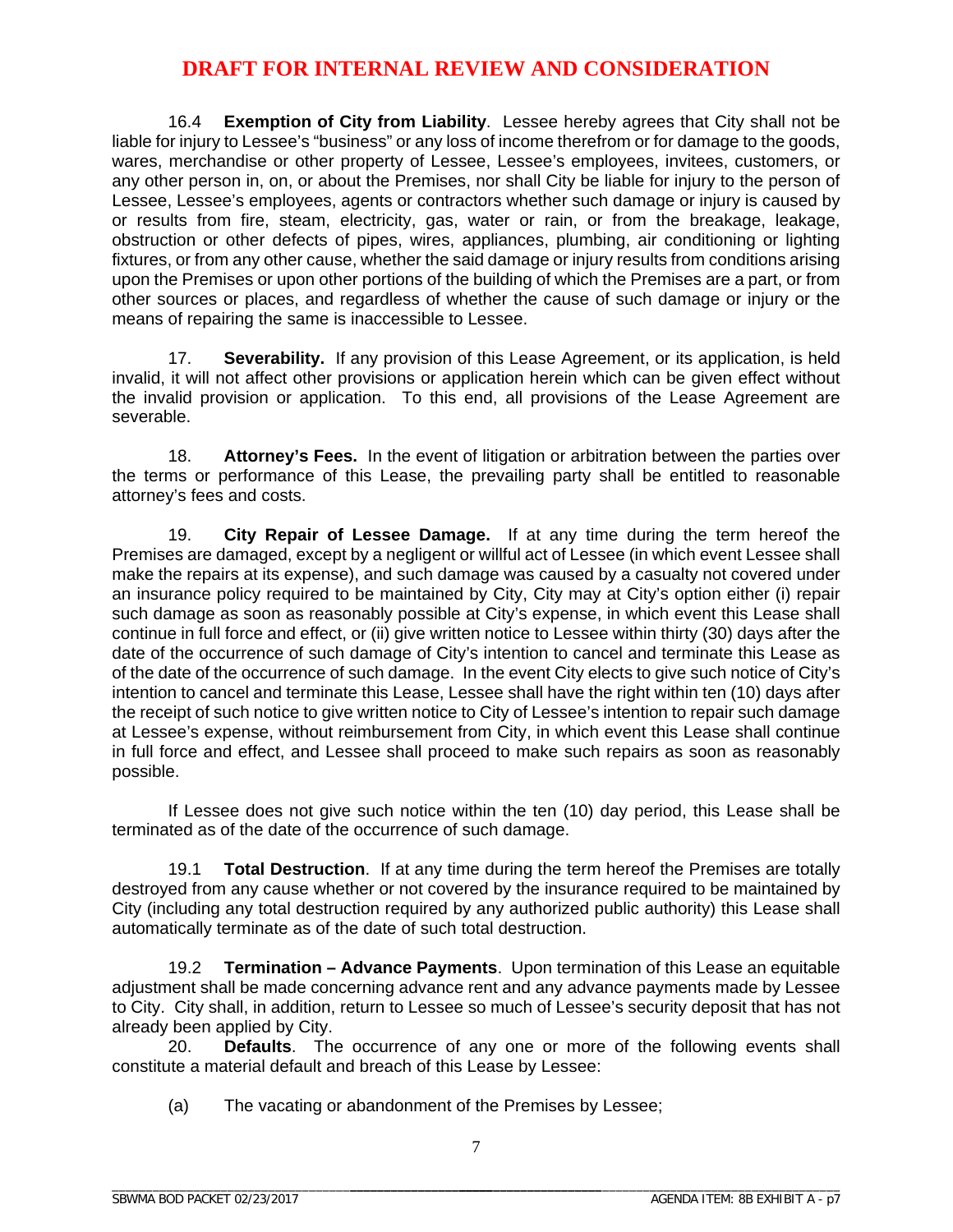(b) The failure by Lessee to make any payment of rent or any other payment required to be made by Lessee hereunder, as and when due, where such failure shall continue for a period of three (3) days after written notice thereof from City to Lessee;

(c) The failure by Lessee to observe or perform any of the covenants, conditions or provisions of this Lease to be observed or performed by Lessee, other than described in paragraph (b) above, where such failure shall continue for a period of thirty (30) days after written notice from City to Lessee; provided, however, that if the nature of Lessee's default is such that more than thirty (30) days are reasonably required for its cure, then Lessee shall not be deemed to be in default if Lessee commenced such cure within said thirty (30) day period and thereafter diligently prosecutes such cure to completion;

(d) (i) The making by Lessee of any general arrangement for the benefit of creditors; (ii) the filing by or against Lessee of a petition to have Lessee judged a bankrupt or a petition for reorganization or arrangement under any law relating to bankruptcy (unless, in the case of a petition filed against Lessee, the same is dismissed within sixty (60) days); (iii) the appointment of a trustee or receiver to take possession of substantially all of Lessee's assets located at the Premises or of Lessee's interest in this Lease, where possession is not restored to Lessee within thirty (30) days; or (iv) the attachment, execution or other judicial seizure of substantially all of Lessee's assets located at the Premises or of Lessee's interest in this Lease, where such seizure is not discharged within thirty (30) days; and

(e) The discovery by City that any financial statement given to City by Lessee, any assignee of Lessee, any subtenant of Lessee, any successor in interest of Lessee or any guarantor of Lessee's obligation hereunder, and any of them, was materially false.

20.1 **Remedies**. In the event of any such material default or breach by Lessee, City may at any time thereafter, with or without notice or demand, and without limiting City in the exercise of any right or remedy which City may have by reason of such default or breach:

(a) Terminate Lessee's right to possession of the Premises by any lawful means, in which case this Lease shall terminate and Lessee shall immediately surrender possession of the Premises to City. In such event City shall be entitled to recover from Lessee all damages incurred by City by reason of Lessee's default including, but not limited to, the cost of recovering possession of the Premises, expenses of reletting, including necessary renovation and alteration of the Premises, reasonable attorney's fees, and any real estate commission actually paid, the worth at the time of award by the court having jurisdiction thereof of the amount by which the unpaid rent for the balance of the term after the time of such award exceeds the amount of such rental loss for the same period that Lessee proves could be reasonably avoided.

(b) Maintain Lessee's right to possession in which case this Lease shall continue in effect whether Lessee have abandoned the Premises. In such event, City shall be entitled to enforce all of City's rights and remedies under this Lease, including the right to recover the rent as it becomes due hereunder.

(c) Pursue any other remedy now or hereafter available to City under the laws or judicial decisions of the State of California.

20.2 **Late Charges**. Lessee hereby acknowledges that late payment by Lessee to City of rent and other sums due hereunder will cause City to incur costs not contemplated by this Lease, the exact amount of which will be extremely difficult to ascertain.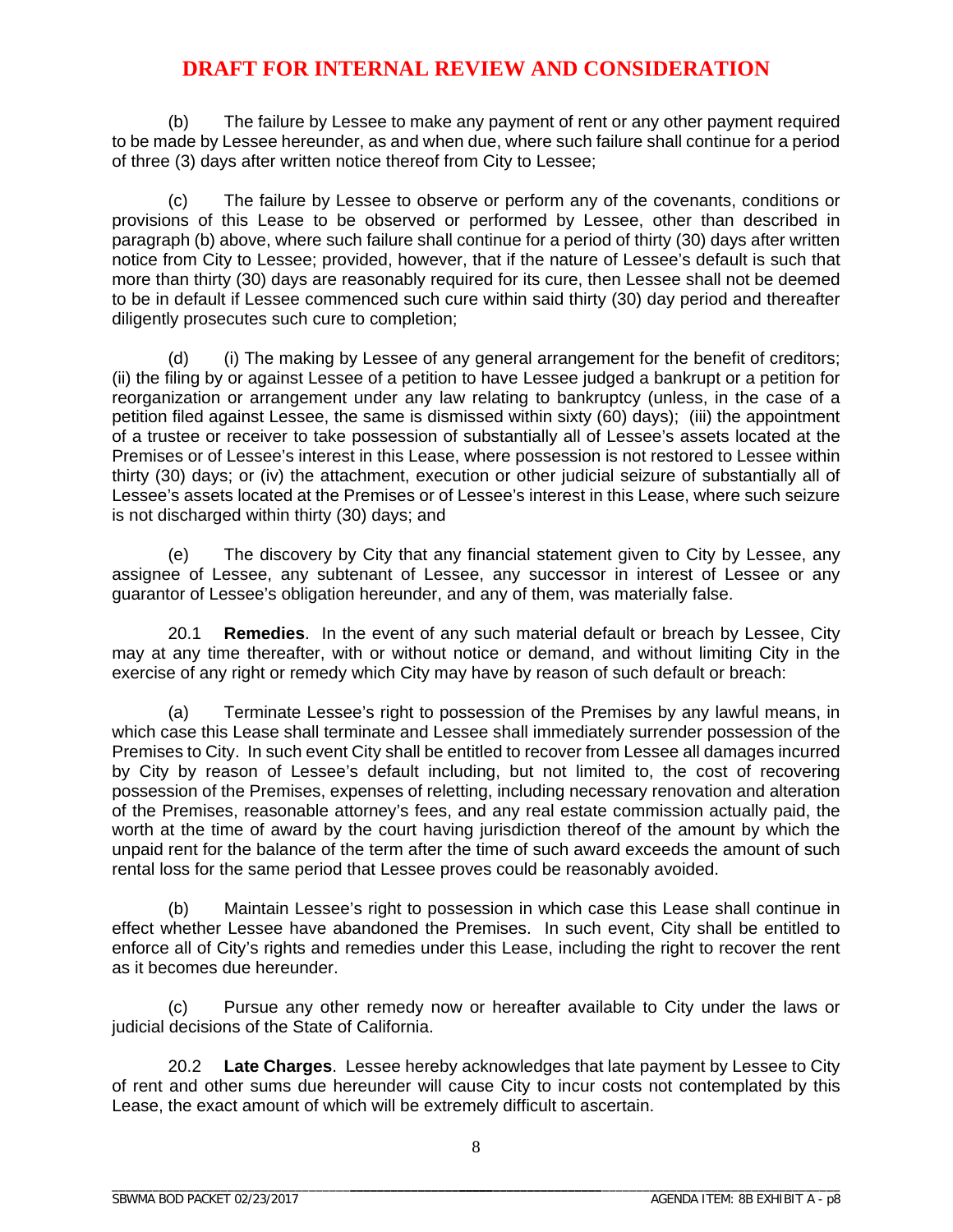Such costs include, but are not limited to, processing and accounting charges and late charges which may be imposed on City by the terms of any mortgage or trust deed covering the Property. Accordingly, if any installment of rent or any other sum due from Lessee is not received by City or City's designee within fifteen (15) days after such amount is due, Lessee shall pay to City a late charge equal to Six Percent (6%) of such overdue amount. The parties hereby agree that such late charge represents a fair and reasonable estimate of the costs City will incur by reason of late payment by Lessee. Acceptance of such late charge by City shall in no event constitute a waiver of Lessee's default with respect to such overdue amount, nor prevent City from exercising any of the other rights and remedies granted hereunder.

21. **Time of Essence**. Time is of the essence.

22. **Notice.** Any notice required or permitted to be given hereunder shall be in writing and may be given by personal delivery or by certified mail, and if given by personal delivery or by certified mail, and if given personally or by mail, shall be deemed sufficiently given if addressed to Lessee or to City at the address noted in section 4 for the respective parties, as the case may be. Either party may be notice to the other specify a different address for notice purposes except that upon Lessee taking possession of the Premises, the Premises shall constitute Lessee's address for notice purposes. A copy of all notices required or permitted to be given to City hereunder shall be concurrently transmitted to such party or parties at such addresses as City may from time to time hereafter designate by notice to Lessee.

22 **Holding Over**. If Lessee remains in possession of the Premises or any part thereof after the expiration of the term hereof without the express written consent of City, such occupancy shall be a tenancy from month to month at a rental in the amount of the last monthly rental plus all other charges payable hereunder, and upon all terms hereof applicable to a month to month tenancy.

IN WITNESS WHEREOF, this Lease has been executed by the parties hereto as of the date first above written.

|                                          | <b>CITY OF SAN CARLOS</b>                                                                      |  |  |  |  |
|------------------------------------------|------------------------------------------------------------------------------------------------|--|--|--|--|
|                                          | Jeff Maltbie, City Manager                                                                     |  |  |  |  |
|                                          | SOUTH BAYSIDE<br><b>WASTE</b><br><b>MANAGEMENT AUTHORITY</b><br><b>Chief Executive Officer</b> |  |  |  |  |
|                                          |                                                                                                |  |  |  |  |
| DATED: ___________________________, 2014 | Approved as to Form                                                                            |  |  |  |  |
|                                          | Greg Rubens, City Attorney                                                                     |  |  |  |  |

\_\_\_\_\_\_\_\_\_\_\_\_\_\_\_\_\_\_\_\_\_\_\_\_\_\_\_\_\_\_\_\_\_\_\_\_\_ \_\_\_\_\_\_\_\_\_\_\_\_\_\_\_\_\_\_\_\_\_\_\_\_\_\_\_\_\_\_\_\_\_\_\_\_\_\_\_\_\_\_\_\_\_\_\_\_\_\_\_\_\_\_\_\_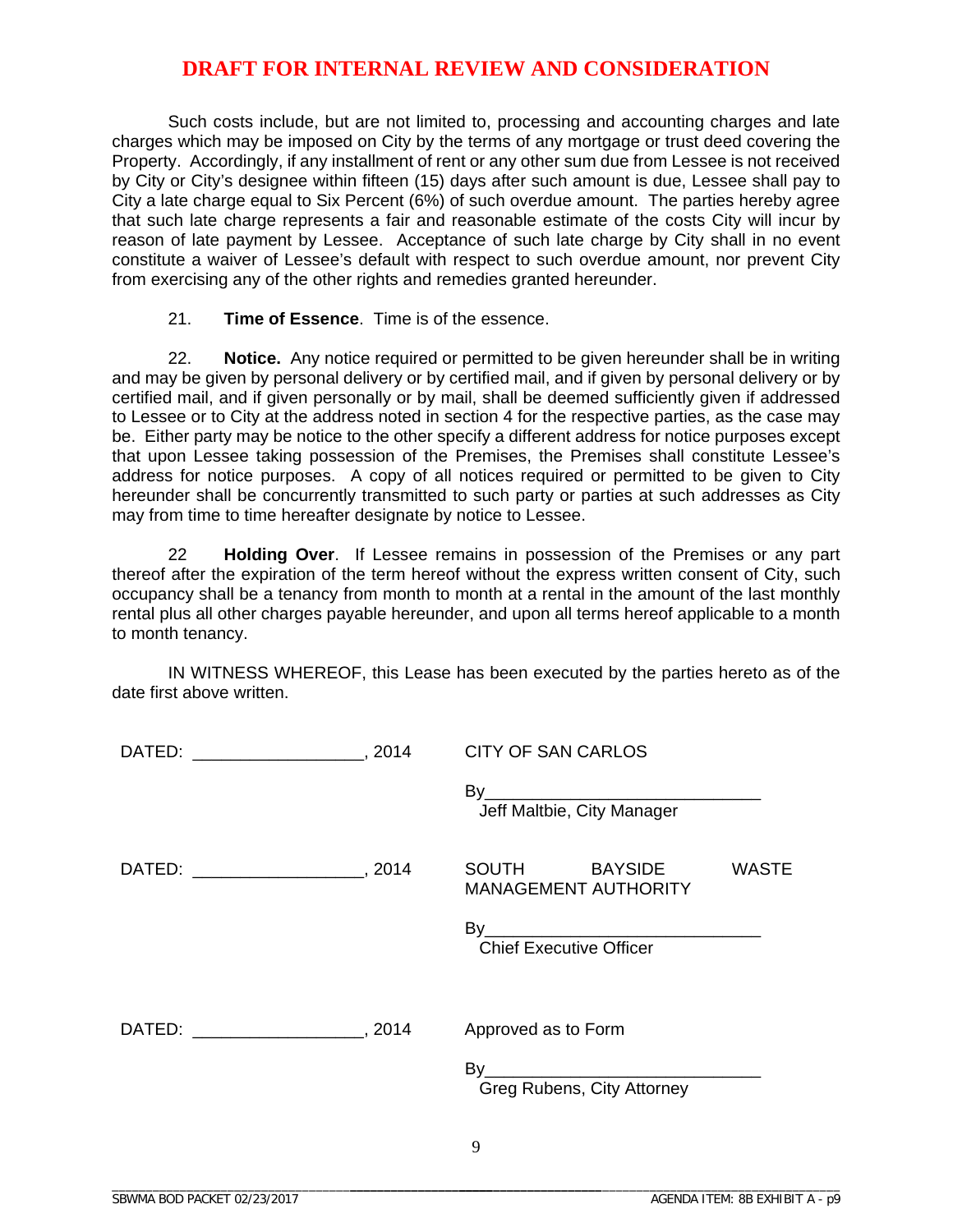

#### **SAN MATEO COUNTY OFFICE & R&D**

#### Economic Indicators

|                                                             | Q <sub>3</sub> 15 | Q3 16* | 12-Month<br>Forecast |  |  |  |  |  |  |
|-------------------------------------------------------------|-------------------|--------|----------------------|--|--|--|--|--|--|
| San Mateo County Employment                                 | 419K              | 439K   |                      |  |  |  |  |  |  |
| San Mateo County Unemployment                               | 3.8%              | 3.3%   |                      |  |  |  |  |  |  |
| U.S. Unemployment                                           | 5.2%              | 4.9%   |                      |  |  |  |  |  |  |
| *Q3 16 data based on the average of July and August values. |                   |        |                      |  |  |  |  |  |  |
|                                                             |                   |        |                      |  |  |  |  |  |  |

#### Market Indicators

|                                                       | Q <sub>3</sub> 15 | Q3 16  | 12-Month<br>Forecast |
|-------------------------------------------------------|-------------------|--------|----------------------|
| Overall Vacancy                                       | 8.2%              | 7.5%   |                      |
| Net Absorption (sf)                                   | 576K              | 229K   |                      |
| Under Construction (sf)                               | 553K              | 1.2M   |                      |
| Average Asking Rent*                                  | \$4.20            | \$4.71 |                      |
| *Rental rates reflect full service asking \$psf/month |                   |        |                      |

#### Overall Net Absorption/Overall Asking Rent (Full Service) 4-QTR TRAILING AVERAGE



#### Overall Vacancy



\_\_\_\_\_\_\_\_\_\_\_\_\_\_\_\_\_\_\_\_\_\_\_\_\_\_\_\_\_\_\_\_\_\_\_\_\_\_\_\_\_\_\_\_\_\_\_\_\_\_\_\_\_\_\_\_

#### **Market Remains Strong with Uptick in Activity**

The Bay Area's commercial real estate market began to ease off the throttle after several years of record growth. Despite the adjustment, the Bay Area's employment levels remain at an all-time high with almost four million workers. Unemployment in the Bay Area resides at a low 4.3%, well below the national average of 4.9%. The overarching trend points to prices remaining high and vacancy still very low, however, the rates of growth for occupancy and rental rates are decreasing. This is in part due to blocks of cheaper sublease space coming back on the market. While this may seem like negative news, smaller corrections can help ease an overheated market and avoid sharper declines later.

At the close of the third quarter of 2016, San Mateo County's Office and R&D combined vacancy rate eased by 10 basis points to 7.5%, from last quarter's reading of 7.6%. Vacancy has been on the decline since reaching 17.2% in 2009. The last time San Mateo County experienced occupancy this high was during the economic boom at the turn of the  $21<sup>st</sup>$  century. That said, since the beginning of the year, sublease space being returned to the market has increased significantly. At the end of 2015, combined Office and R&D product recorded a total of 766,000 square feet (SF) of sublease space, which then climbed back up to over 1.0 million square feet (MSF) halfway through 2016. For the third quarter, sublease vacancy did ease slightly to 955,000 SF, a significant portion of this reduction is due to EMC taking their sublease listing off the market consisting of the entire building at 162 Jefferson Drive in Menlo Park. Facebook signed a deal here on a direct basis with Sobrato instead. The current sublease to direct ratio stands at 23.9% which is slightly above the average over the last five years. Regardless, the sheer number of sublease listings has been increasing in recent quarters. This could be considered positive news for tenants, who are more likely to benefit from these additional options which are generally built-out (move-in ready) and are, for the most part, at a lower price point.

Prices continue to increase quarter over quarter, however, the velocity of growth has started to wane. For the third quarter, the average asking price for the combined Office and R&D product was \$4.71 per square foot, on a monthly basis, full service (PSF), just 0.9% higher than the \$4.67 PSF in Q2 2016. Arguably, the increase in more affordable sublease space is the root cause of the slow down as many landlords continue to raise prices on direct availability. Taking a look back historically, prices have jumped 73.8% since the aftermath of the 2008 housing crisis when San Mateo County recorded an average price of \$2.71 PSF. Over the past year alone, the average asking rent has risen 12.1% from \$4.20

\_\_\_\_\_\_\_\_\_\_\_\_\_\_\_\_\_\_\_\_\_\_\_\_\_\_\_\_\_\_\_\_\_\_\_\_\_ \_\_\_\_\_\_\_\_\_\_\_\_\_\_\_\_\_\_\_\_\_\_\_\_\_\_\_\_\_\_\_\_\_\_\_\_\_\_\_\_\_\_\_\_\_\_\_\_\_\_\_\_\_\_\_\_

cushmanwakefield.com | 1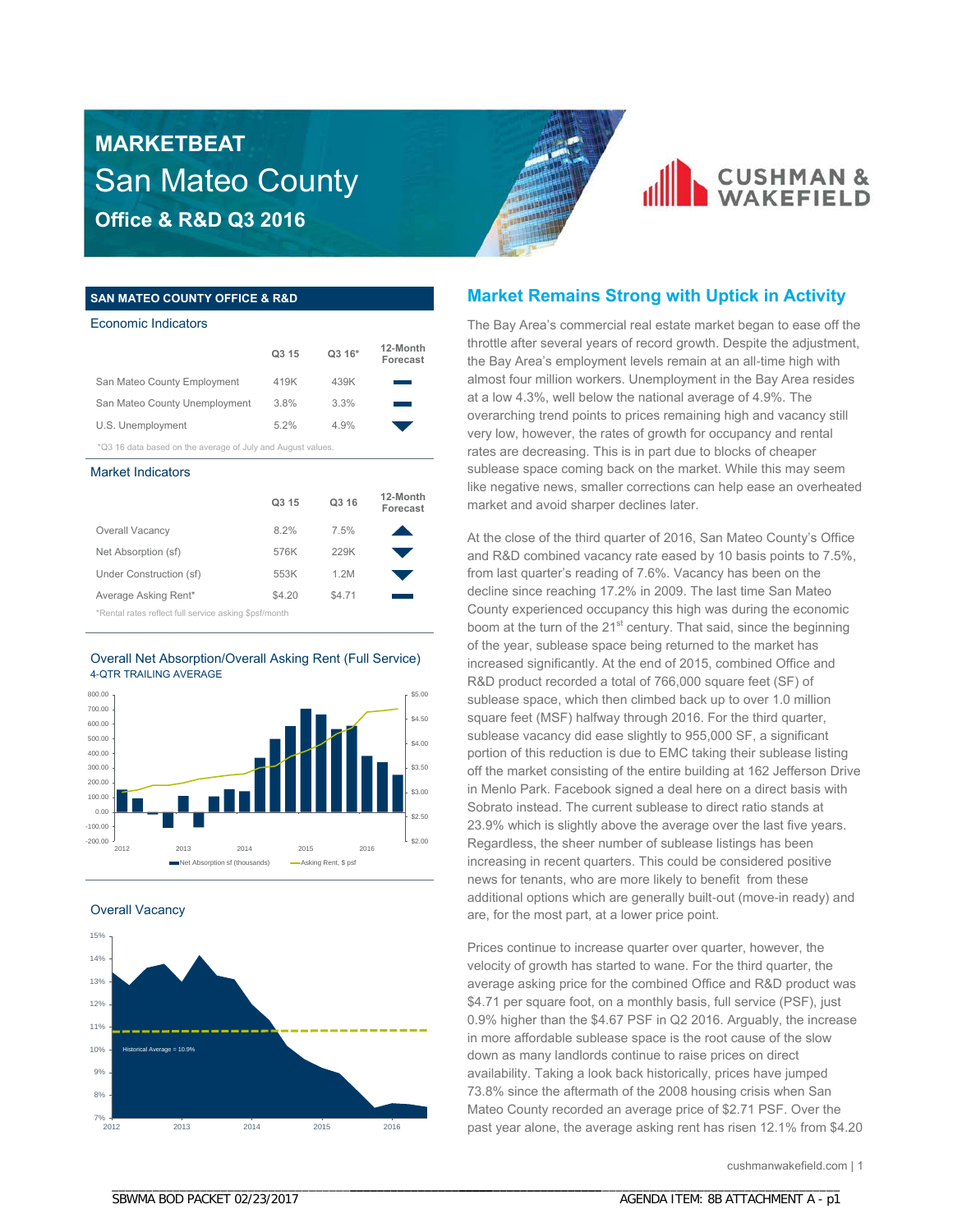**CUSHMAN & WAKFFIFID** 

#### PSF.

Net absorption increased significantly from under +24,000 SF in in the second quarter to over +229,000 SF in the third quarter. Most of this growth can be attributed to Facebook completing and occupying 180,000 SF at 300 Constitution in Menlo Park (build to suit). Year-to-date, the combined occupancy growth has increased to just over +469,000 SF. While 2016 is well in the black, these figures pale in comparison to both 2014 and 2015 which recorded over +2.3 MSF of occupancy growth each. That said, even with the recent decline, the full year will be quite healthy.

#### **MARKET BOUNDS BACK AFTER LAST QUARTER'S STALL. MORE PENDING DEALS COULD BOOST EXPANSION EVEN FURTHER.**

North County has a tremendous amount of activity from the life science industry that has yet to hit the books. New development projects are being fought over and leased up before they can be completed. In cases such as Genesis (formerly known as Centennial Towers), office product is being transformed into R&D / life science. We believe that these additional projects will only add to occupancy growth for San Mateo County in the fourth quarter of 2016 and into 2017.

#### **Average Asking Rate by Submarket (Full Service)** MENLO PARK CONTINUES TO COMMAND HIGHEST RENTS



#### **Availabilities by Size Segment**

THE NUMBER OF LISTINGS HAS DECREASED 1.6% FROM Q3 2015



#### **Outlook**

- Office and R&D vacancy slightly decreased to 7.5% down from 7.6% last quarter. While there was an increase in the number of listings coming on from last quarter, larger deals were made to bring vacancy down.
- The combined Office and R&D average asking rate is still climbing but losing velocity. San Mateo County now rests at a peak of \$4.71 FS
- The life science industry is pushing growth in North San Mateo County. Many pending deals should land soon.

\_\_\_\_\_\_\_\_\_\_\_\_\_\_\_\_\_\_\_\_\_\_\_\_\_\_\_\_\_\_\_\_\_\_\_\_\_\_\_\_\_\_\_\_\_\_\_\_\_\_\_\_\_\_\_\_

**Average Asking Rate by Class (Full Service)** OFFICE ASKING RATE GROWTH IS DECLINING

\_\_\_\_\_\_\_\_\_\_\_\_\_\_\_\_\_\_\_\_\_\_\_\_\_\_\_\_\_\_\_\_\_\_\_\_\_ \_\_\_\_\_\_\_\_\_\_\_\_\_\_\_\_\_\_\_\_\_\_\_\_\_\_\_\_\_\_\_\_\_\_\_\_\_\_\_\_\_\_\_\_\_\_\_\_\_\_\_\_\_\_\_\_



cushmanwakefield.com | 2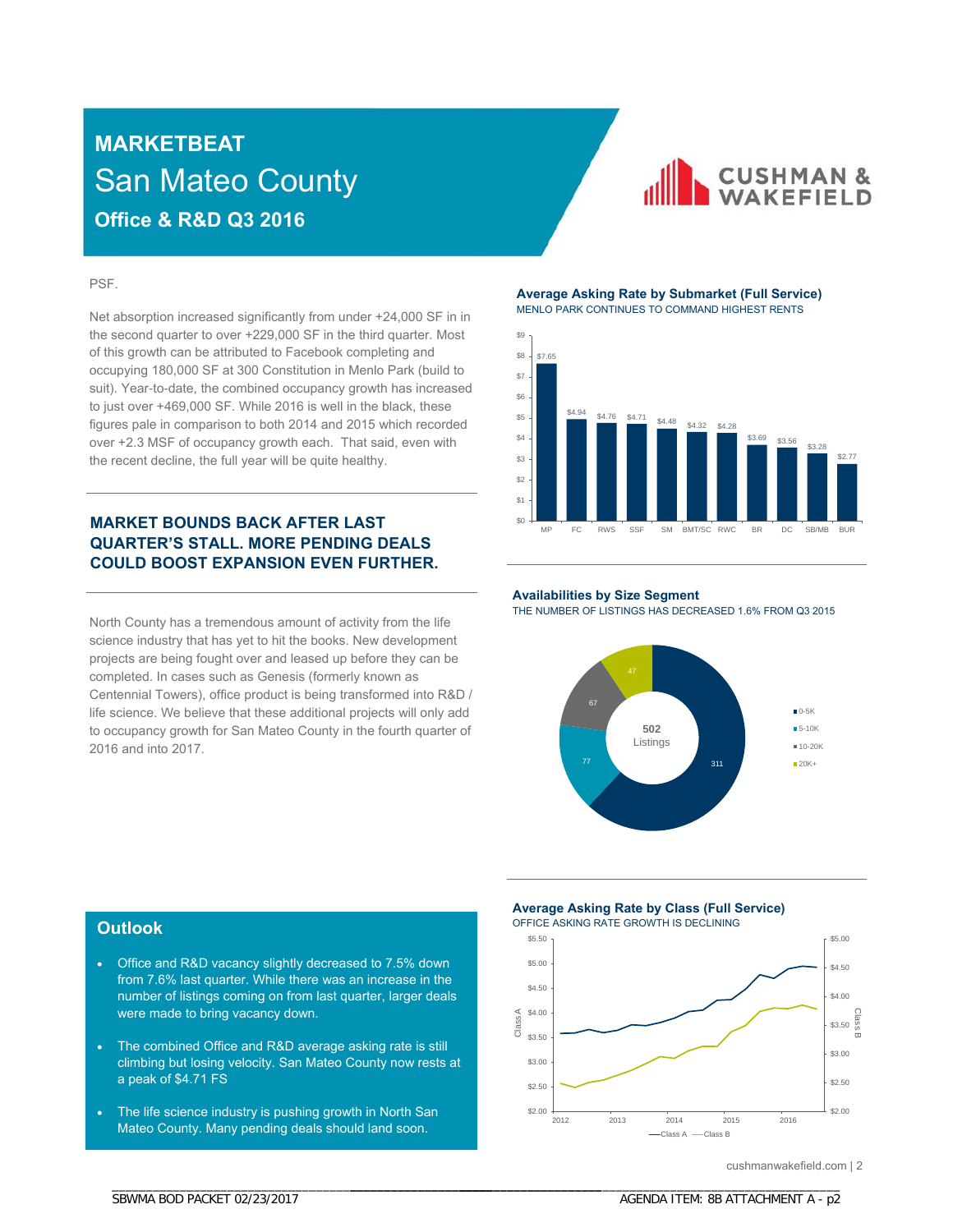

| <b>SUBMARKET</b>             | <b>INVENTORY</b><br>(SF) | <b>SUBLET</b><br><b>VACANT</b><br>(SF) | <b>DIRECT</b><br><b>VACANT</b><br>(SF) | <b>OVERALL</b><br><b>VACANCY</b><br><b>RATE</b> | <b>CURRENT QTR</b><br><b>OVERALL NET</b><br><b>ABSORPTION</b><br>(SF) | <b>YTD</b><br><b>OVERALL NET</b><br><b>ABSORPTION</b><br>(SF) | <b>UNDER</b><br><b>CONSTRUCTION</b><br>(SF) | <b>OVERALL</b><br><b>AVERAGE</b><br><b>ASKING RENT*</b><br>(ALL CLASSES) | <b>OVERALL</b><br><b>AVERAGE</b><br><b>ASKING RENT*</b><br>(CLASS A) |
|------------------------------|--------------------------|----------------------------------------|----------------------------------------|-------------------------------------------------|-----------------------------------------------------------------------|---------------------------------------------------------------|---------------------------------------------|--------------------------------------------------------------------------|----------------------------------------------------------------------|
| Daly City                    | 933,281                  | 810                                    | 146,241                                | 15.8%                                           | 21,909                                                                | 76,847                                                        | 0                                           | \$3.56                                                                   | \$4.03                                                               |
| <b>Brisbane</b>              | 962,719                  | 52,001                                 | 237,084                                | 30.0%                                           | $-60,542$                                                             | $-11,637$                                                     | $\Omega$                                    | \$3.69                                                                   | \$3.77                                                               |
| S. San Francisco             | 11,564,186               | 109,486                                | 539,900                                | 5.6%                                            | 52,488                                                                | 128,868                                                       | 231,394                                     | \$4.71                                                                   | \$3.50                                                               |
| San Bruno/Millbrae           | 1,705,911                | 22,427                                 | 12,805                                 | 2.1%                                            | 27,850                                                                | 89,224                                                        | 0                                           | \$3.28                                                                   | \$3.71                                                               |
| Burlingame                   | 2,381,729                | 40,471                                 | 171,557                                | 8.9%                                            | $-18,622$                                                             | $-55,227$                                                     | 0                                           | \$2.77                                                                   | \$3.17                                                               |
| <b>NORTH COUNTY TOTALS</b>   | 17,547,826               | 225,195                                | 1,107,587                              | 7.6%                                            | 23,083                                                                | 228,075                                                       | 231,394                                     | \$4.02                                                                   | \$3.62                                                               |
| San Mateo                    | 7,448,926                | 239,545                                | 665,089                                | 12.1%                                           | $-145,189$                                                            | 28,768                                                        | 302,468                                     | \$4.48                                                                   | \$4.99                                                               |
| <b>Foster City</b>           | 4,893,312                | 87,725                                 | 286,375                                | 7.6%                                            | $-22,688$                                                             | 57,709                                                        | 300,000                                     | \$4.94                                                                   | \$4.99                                                               |
| Redwood Shores               | 6,024,550                | 149,466                                | 333,106                                | 8.0%                                            | 51,457                                                                | $-1,319$                                                      | $\circ$                                     | \$4.76                                                                   | \$4.79                                                               |
| <b>CENTRAL COUNTY TOTALS</b> | 18,366,788               | 476,736                                | 1,284,570                              | 9.6%                                            | $-116,420$                                                            | 85,158                                                        | 602,468                                     | \$4.65                                                                   | \$4.92                                                               |
| Belmont/San Carlos           | 2,649,117                | $\mathbf{0}$                           | 55,120                                 | 2.1%                                            | $-14,366$                                                             | 79,539                                                        | $\circ$                                     | \$4.32                                                                   | \$4.50                                                               |
| Redwood City                 | 6,350,672                | 181,106                                | 242,675                                | 6.7%                                            | 96,582                                                                | $-132,019$                                                    | 209,647                                     | \$4.28                                                                   | \$4.26                                                               |
| Menlo Park                   | 8.446.017                | 71,766                                 | 348.522                                | 5.0%                                            | 240.546                                                               | 208,515                                                       | 205,222                                     | \$7.65                                                                   | \$9.84                                                               |
| <b>SOUTH COUNTY TOTALS</b>   | 17,445,806               | 252,872                                | 646,317                                | 5.2%                                            | 322,762                                                               | 156,035                                                       | 414,869                                     | \$5.85                                                                   | \$6.59                                                               |
| <b>CLASS BREAKDOWN</b>       |                          |                                        |                                        |                                                 |                                                                       |                                                               |                                             |                                                                          |                                                                      |
| Office Class A               | 23,610,750               | 679,503                                | 1,941,627                              | 11.1%                                           | 287,867                                                               | 265,212                                                       | 717,337                                     | \$4.92                                                                   |                                                                      |
| Office Class B               | 5,907,246                | 114,624                                | 403,848                                | 8.8%                                            | 31,169                                                                | 56,226                                                        | 0                                           | \$3.78                                                                   |                                                                      |
| R&D                          | 20,402,218               | 512,881                                | 143,669                                | 3.2%                                            | (71, 429)                                                             | 152,360                                                       | 531,394                                     | \$3.75                                                                   |                                                                      |
| <b>TOTAL</b>                 | 53,360,420               | 954,803                                | 3,038,474                              | 7.5%                                            | 229,425                                                               | 469,268                                                       | 1,248,731                                   | \$4.71                                                                   | \$4.92                                                               |

\*Rental rates reflect full service asking \$psf/month

#### Key Lease Transactions Q3 2016

| <b>PROPERTY</b>          |         | <b>TENANT</b>         | <b>LANDLORD</b>             | <b>TRANSACTION TYPE</b> | <b>SUBMARKET</b>      |
|--------------------------|---------|-----------------------|-----------------------------|-------------------------|-----------------------|
| 162 Jefferson Drive      | 135.307 | Facebook, Inc.        | Sobrato Development Co.     | Relocation              | Menlo Park            |
| Bayshore Technology Park | 100.676 | Shutterfly, Inc.      | Prudential Investment Mgmt. | Renewal                 | <b>Redwood Shores</b> |
| 500-600 Clipper Drive    | 53.508  | Volkswagon of America | Undisclosed                 | Sublease                | <b>Redwood Shores</b> |
| 2765 Sand Hill Road      | 28.162  | O'Melveny & Meyers    | Addison Wesley Publishing   | Renewal                 | Menlo Park            |

#### Key Sale Transactions Q3 2016

| <b>PROPERTY</b>       | SF              | <b>BUYER</b>                   | <b>SELLER</b>           | SALE PRICE / SPSF     | <b>MARKET</b> |
|-----------------------|-----------------|--------------------------------|-------------------------|-----------------------|---------------|
| San Mateo Bay Center  |                 | 302,432 Rubicon Point Partners | Rockpoint Group LLC     | \$157,000,000 / \$519 | San Mateo     |
| <b>Century Centre</b> | 274,619 Invesco |                                | La Salle Investment     | \$142,000,000 / \$517 | San Mateo     |
| Keynote Plaza         |                 | 187,435 Wafra Investment       | Cornerstone Real Estate | \$94,000,000 / \$502  | San Mateo     |

Copyright © 2016 Cushman & Wakefield. All rights reserved. The information contained within this report is gathered from multiple sources considered<br>to be reliable. The information may contain errors or omissions and is p

\_\_\_\_\_\_\_\_\_\_\_\_\_\_\_\_\_\_\_\_\_\_\_\_\_\_\_\_\_\_\_\_\_\_\_\_\_\_\_\_\_\_\_\_\_\_\_\_\_\_\_\_\_\_\_\_

cushmanwakefield.com | 3

\_\_\_\_\_\_\_\_\_\_\_\_\_\_\_\_\_\_\_\_\_\_\_\_\_\_\_\_\_\_\_\_\_\_\_\_\_ \_\_\_\_\_\_\_\_\_\_\_\_\_\_\_\_\_\_\_\_\_\_\_\_\_\_\_\_\_\_\_\_\_\_\_\_\_\_\_\_\_\_\_\_\_\_\_\_\_\_\_\_\_\_\_\_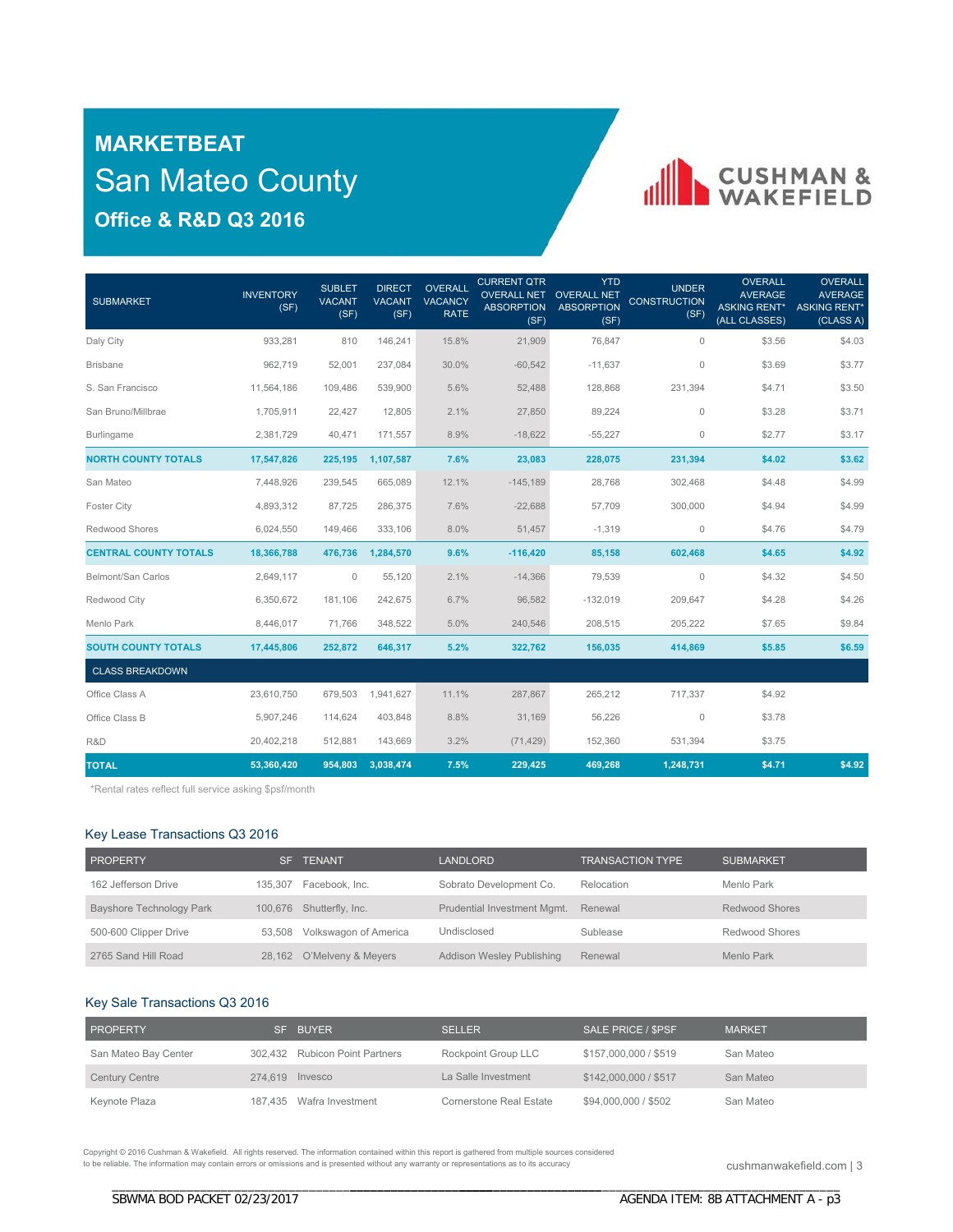

#### Office & R&D Submarkets San Mateo County



Cushman & Wakefield 1350 Bayshore Highway Burlingame, CA, 94010

For more information, contact: Cole Speers Senior Research Analyst Tel: +1 650 401 2112 cole.speers@cushwake.com

\_\_\_\_\_\_\_\_\_\_\_\_\_\_\_\_\_\_\_\_\_\_\_\_\_\_\_\_\_\_\_\_\_\_\_\_\_\_\_\_\_\_\_\_\_\_\_\_\_\_\_\_\_\_\_\_

Cushman & Wakefield is a leading global real estate services firm that helps clients transform the way people work, shop, and live. The firm's 43,000 employees in more than 60 countries provide deep local and global insights that create significant value for occupiers and investors around the world. Cushman & Wakefield is among the largest commercial real estate services firms with revenue of \$5 billion across core services of agency leasing, asset services, capital markets, facility services (C&W Services), global occupier services, investment & asset management (DTZ Investors), project & development services, tenant representation, and valuation & advisory. To learn more, visit www.cushmanwakefield.com or follow @CushWake on Twitter.

Copyright © 2016 Cushman & Wakefield. All rights reserved. The information contained within this report is gathered from multiple sources considered to be reliable. The information may contain errors or omissions and is presented without any warranty or representations as to its accuracy.

\_\_\_\_\_\_\_\_\_\_\_\_\_\_\_\_\_\_\_\_\_\_\_\_\_\_\_\_\_\_\_\_\_\_\_\_\_ \_\_\_\_\_\_\_\_\_\_\_\_\_\_\_\_\_\_\_\_\_\_\_\_\_\_\_\_\_\_\_\_\_\_\_\_\_\_\_\_\_\_\_\_\_\_\_\_\_\_\_\_\_\_\_\_

cushmanwakefield.com | 4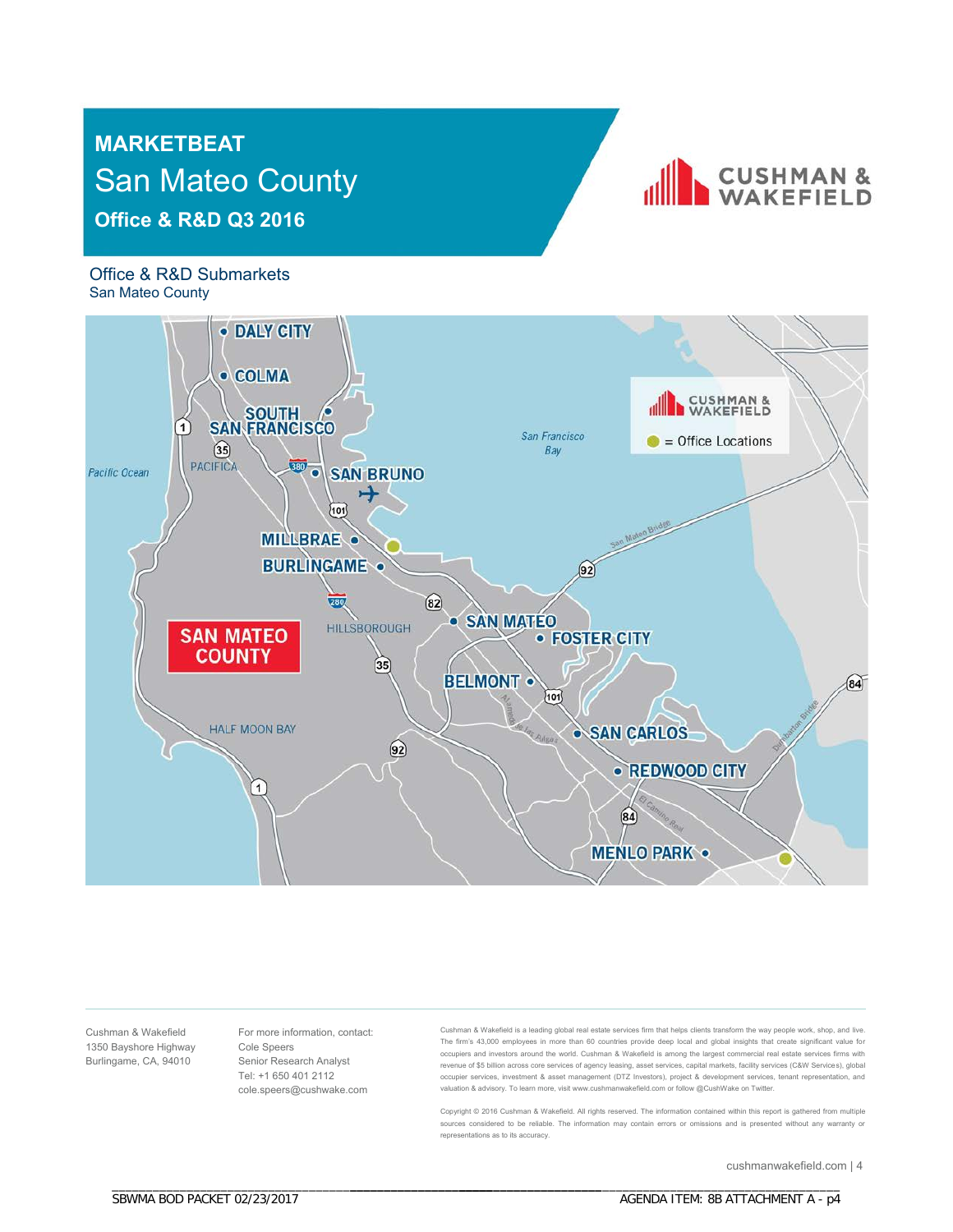

# **STAFF REPORT**

**To: SBWMA Board Members From: Farouk Fakira, Finance Manager Date: February 23, 2017 Board of Directors Meeting Subject: Approval of Quarterly Investment Report for the Quarter Ended December 31, 2016** 

#### **Recommendation**

It is recommended that the SBWMA Board review and accept the Quarterly Investment Report.

#### **Analysis**

The primary objective of the Investment Policy for the SBWMA is safety of principal, while meeting the cash flow needs of the Authority, through prudent investment of unexpended cash. As of December 31, 2016, the investment portfolio was in compliance with the Investment Policy. The portfolio contains sufficient liquidity to meet the next six months of expected expenditures by the Authority as well as by other third parties.

#### **Fiscal Impact**

The attached Investment Portfolio Summary indicates that as of December 31, 2016, funds in the amount of \$17,681,659 were invested, producing a weighted average yield of 0.53%.

Below is a summary of the changes from the last quarter.

|                         | <b>Qtr Ended</b><br>12/31/16 | <b>Qtr Ended</b><br>9/30/16 | <b>Increase</b><br>(Decrease) |         |  |
|-------------------------|------------------------------|-----------------------------|-------------------------------|---------|--|
| <b>Total Portfolio</b>  | 17,681,659                   | 17,424,918                  |                               | 256,741 |  |
| Weighted Avgerage Yield | 0.53%                        | 0.52%                       |                               | 0.01%   |  |
| Interest Earnings       | 26,645                       | 24,394                      |                               | 2,251   |  |

The total portfolio balance increased by \$256,741. The increase is primarily due to the required monthly debt service transfers into the bond account from operating funds (\$1.0m), which more than offsets a decrease in the combined LAIF/SMCP investment accounts (\$0.8m) due to transfers out to cover operating expenses. While the quarter-end weighted average yield remained level, greater interest earnings were achieved by maintaining a higher average balance in the San Mateo County Pool fund for a large part of the quarter, which bore a greater return.

A table comparison of the portfolio components is provided below:

|                        | 12/31/2016<br><b>Balance</b> |            | $%$ of<br>Total | 9/30/2016<br><b>Balance</b> |            | $%$ of<br>Total | <b>Change over</b><br><b>Prior Quarter</b> |            |
|------------------------|------------------------------|------------|-----------------|-----------------------------|------------|-----------------|--------------------------------------------|------------|
| <b>SM County Pool</b>  | Œ                            | 5,289,351  | 30%             | \$                          | 6,274,875  | 36%             | \$                                         | (985, 524) |
| <b>LAIF</b>            |                              | 6,723,255  | 38%             |                             | 6,513,338  | 37%             |                                            | 209,917    |
| <b>Bond Account</b>    |                              | 5,669,053  | 32%             |                             | 4,636,705  | <b>27%</b>      |                                            | 1,032,348  |
| <b>Total Portfolio</b> |                              | 17,681,659 | 100%            | \$                          | 17,424,918 | 100%            | \$                                         | 256,741    |

Note: There may be minor differences in totals as individual amounts are rounded to the nearest dollar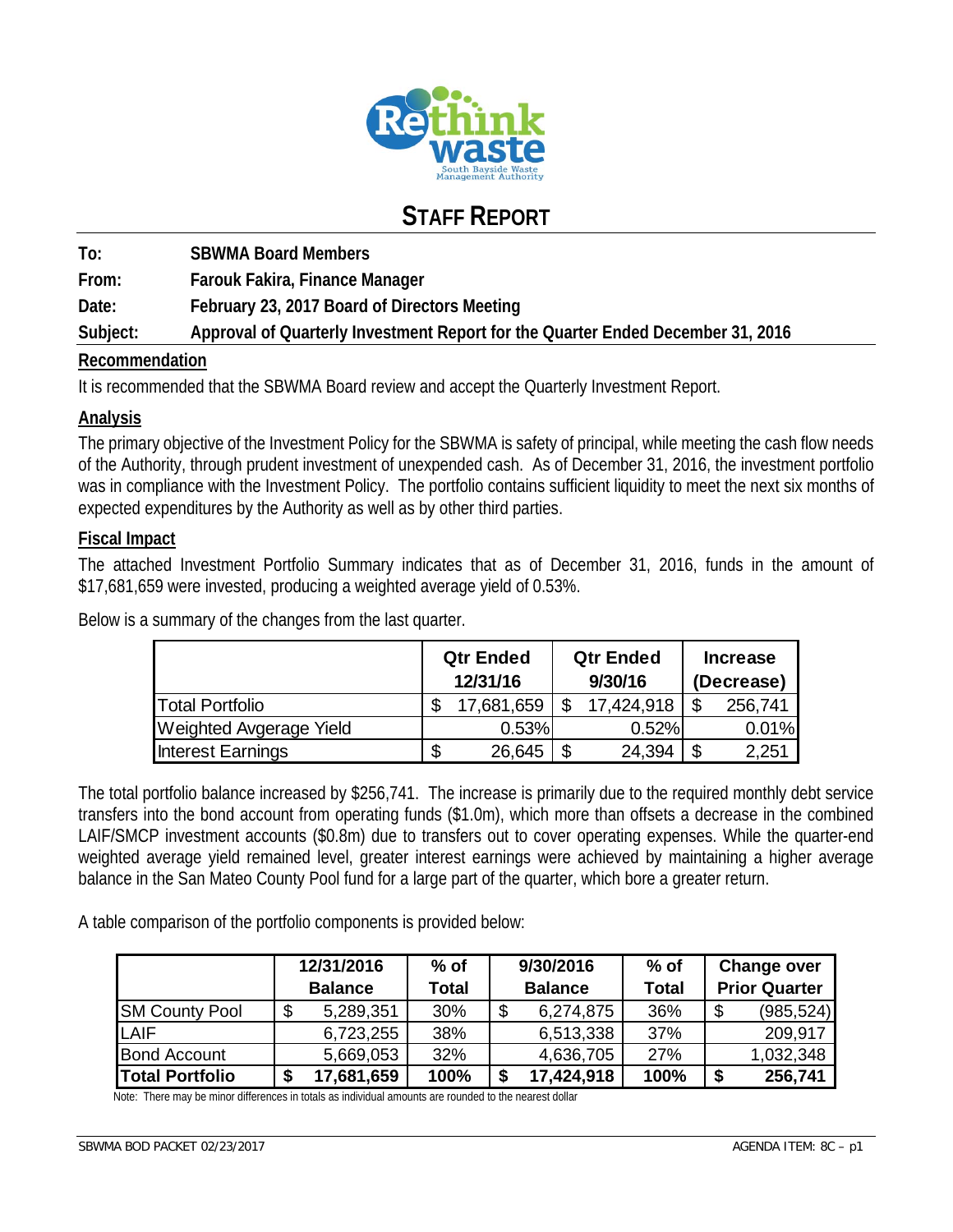Due to arbitrage restrictions, bond investments are not included in our LAIF rate or investment pool comparison. As of December 31, 2016, the bond reserve and payment accounts of approximately \$5.7 million were invested with the trustee in short-term investments.

As of December 31, 2016, investments in the County Investment Pool totaled 44% of SBWMA's funds available for investment pools (see Attachment 1). The percentage is within the range specified by the SBWMA Board.

The average yield of the portfolio in the quarter excluding the bond proceeds was 0.79%. LAIF is used as a benchmark and the average LAIF yield for the quarter ending December 31, 2016, was 0.68%. The San Mateo County Pool average yield for the quarter was 0.92%.

The Investment Advisory Committee, consisting of Jeff Maltbie, City Manager of San Carlos; Michael Galvin, City Treasurer for San Carlos; and Rebecca Mendenhall, Administrative Services Director of San Carlos, have reviewed this report before presentation to the Board.

#### *Attachments*

- A Summary of All Investments for Quarter Ending December 31, 2016
- B Investment Portfolio 12/31/2016 Chart
- C Historical Summary of Investment Portfolio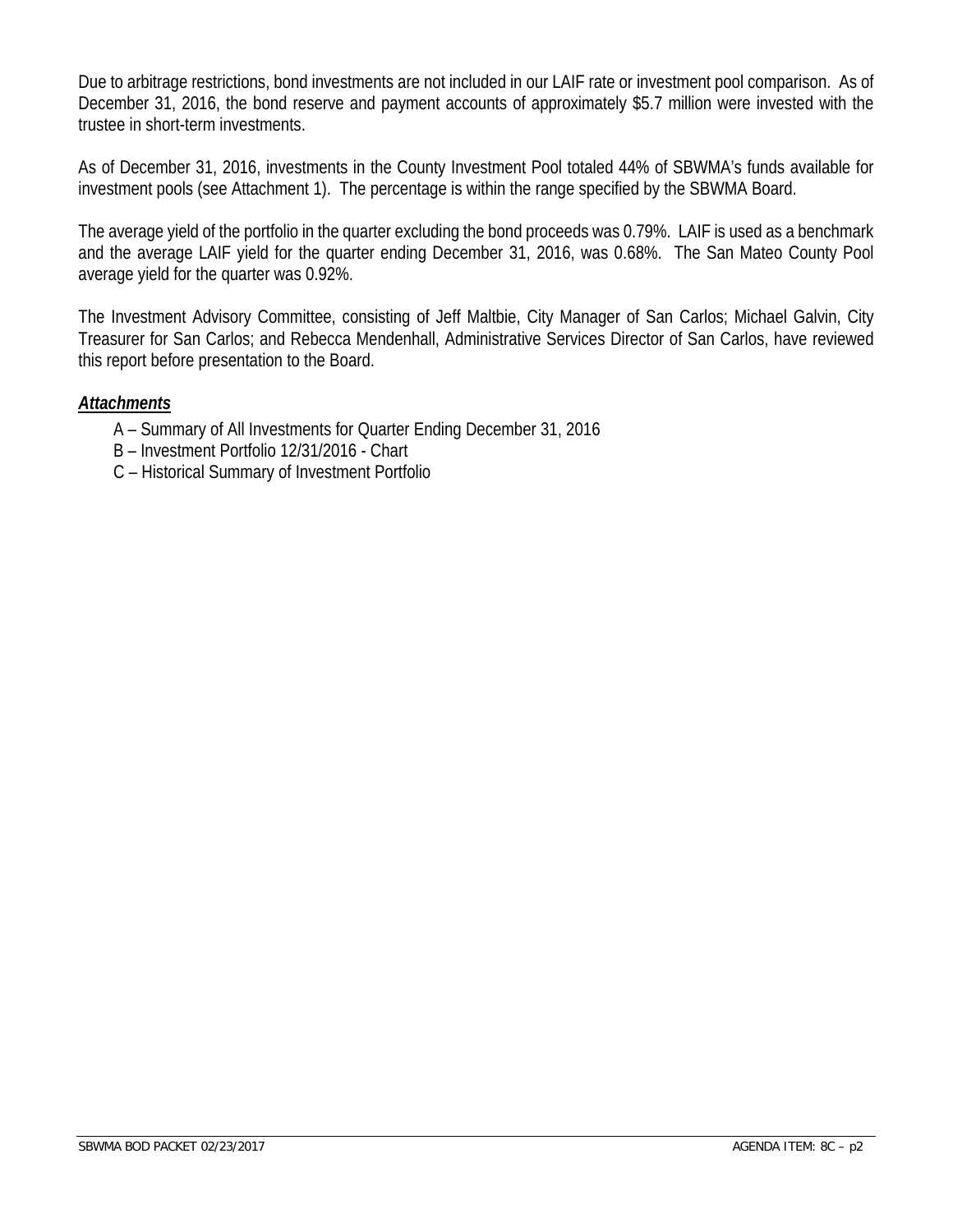#### Category Weighted Average Interest Rate Historical Book Value % of Portfolio GASB 31 ADJ Market Value\* Interest Earned **Liquid Investments:** San Mateo County Investment Pool (COPOOL) 0.92% \$ 5,289,351 44% \$ 5,289,351 \$ 17,018 Local Agency Investment Fund (LAIF) 0.68% 6,723,255 56% 6,719,381 9,611 **Total - Investments 0.79% 12,012,606 100.00% 26,629 12,008,732 Bond Accounts - Cash with Fiscal Agents** BNY Western Trust - Dreyfus Cash Mgmt 670 Inv^ 0.00% 2009A Reserve Fund Account BNY Western Trust - Dreyfus Cash Mgmt 670 Inv^ 0.00% 2009A Payment Fund Account BNY Western Trust - Blackrock Treasury Trust Instl 62 0.00% 4,126,632 4,126,632 12 2009A Reserve Fund Account BNY Western Trust - Blackrock Treasury Trust Instl 62 0.00% 1,542,421 1,542,421 1,542,421 4 2009A Payment Fund Account **Total - Bond Accounts 0.00% 5,669,053 5,669,053 16 GRAND TOTAL OF PORTFOLIO 0.53% \$ 17,681,659 \$ 17,677,785 \$ 26,645 Total Interest Earned This Quarter 26,645 Total Interest Earned Fiscal Year-to-Date 51,039 SOUTH BAYSIDE WASTE MANAGEMENT AUTHORITY SUMMARY OF ALL INVESTMENTS** For Quarter Ending December 31, 2016

^ - Balances in Dreyfus Cash Mgmt fund transferred to Blackrock Treasury fund during month of October, 2016

*Note: SBWMA Board approved the following investment mix at its January 22, 2015 meeting:* LAIF ‐ 50% to 70% COPOOL ‐ 30% to 50%

\*Difference in value between Historical Value and Market Value may be due to timing of purchase. Investments in the investment pools may have been purchased when interest rates were lower or higher than the end date of this report. As interest rates increase or decrease, the value of the investment pools will decrease or increase accordingly. However, interest rate fluctuations does not have any impact to SBWMA's balance in the investment pools. The market values are presented as a reference only.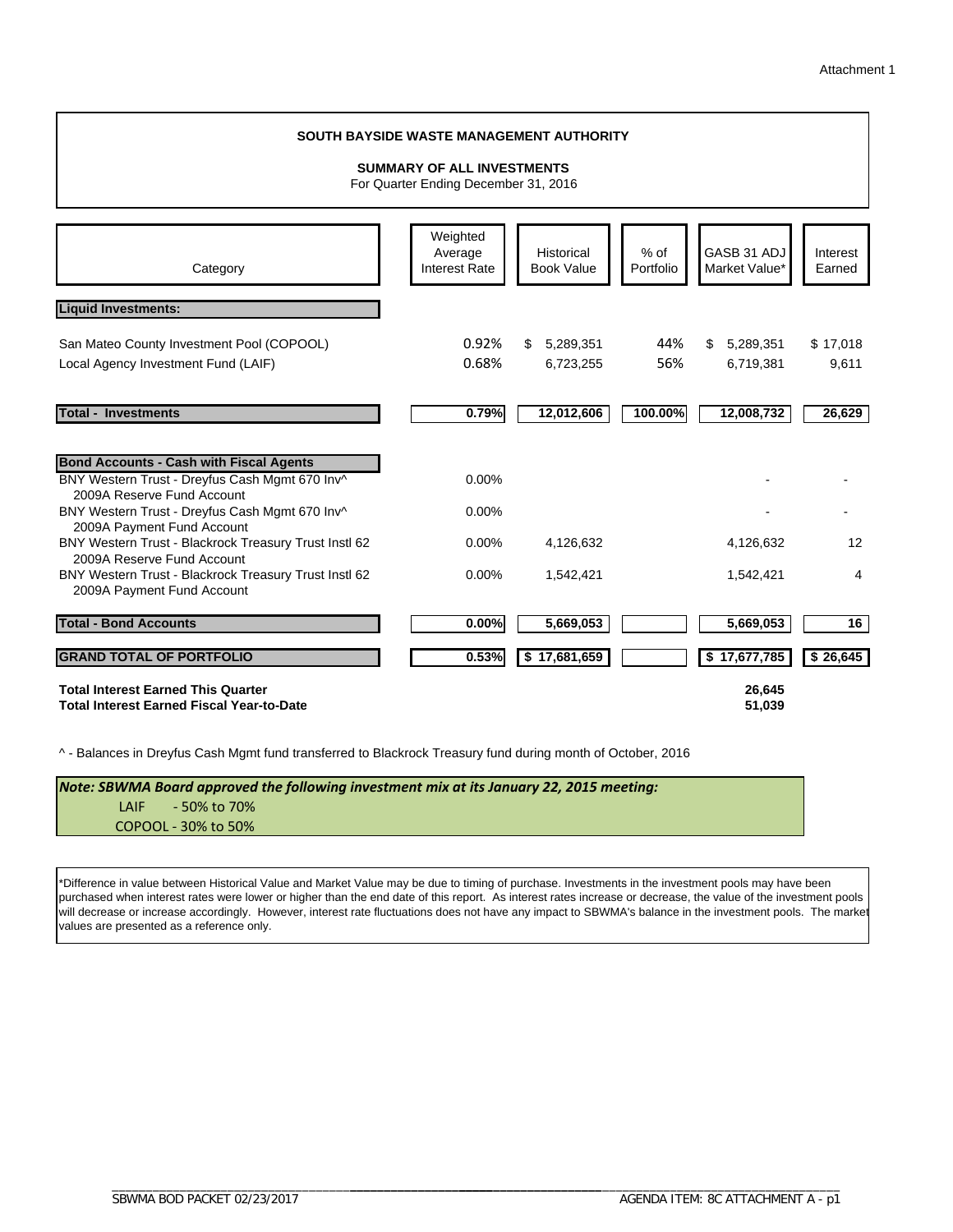